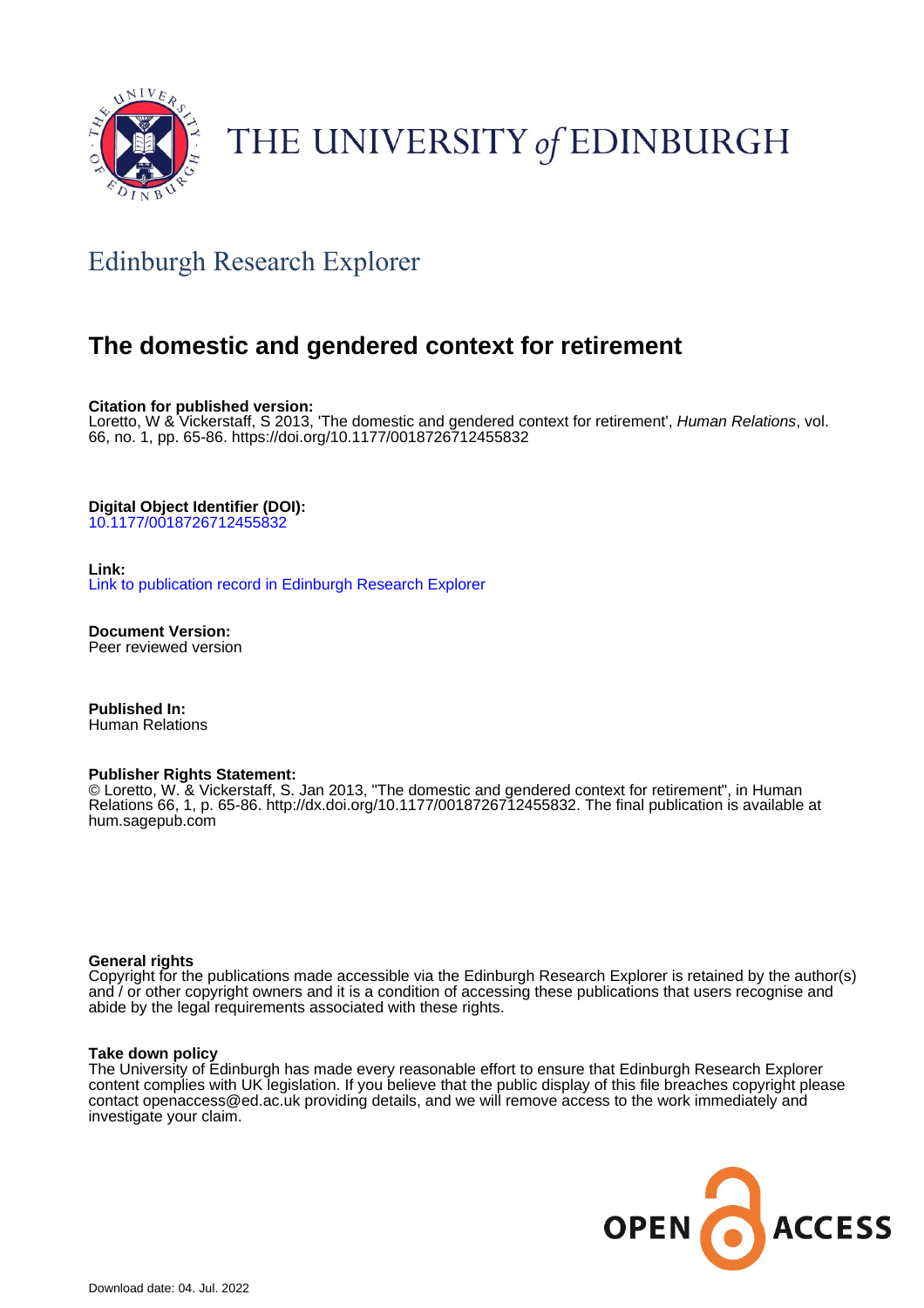#### **The Domestic and Gendered Context for Retirement**

#### **Abstract**

Against a global backdrop of population and workforce ageing, successive UK governments have encouraged people to work longer and delay retirement. Debates focus mainly on factors affecting individuals' decisions when and how to retire. We argue that fuller understanding of retirement can be achieved by recognising the ways in which individuals' expectations and behaviours reflect a complicated, dynamic set of interactions between domestic environments and gender roles, often established over a long time period, and more temporally proximate factors. Using a qualitative data set we explore how the timing, nature and meaning of retirement and retirement planning are played out in specific domestic contexts. We conclude that future research and policies surrounding retirement need to: focus on the household, not the individual; consider retirement as an often messy and disrupted process and not a discrete event; and understand that retirement may mean very different things for women and for men.

#### **Keywords: retirement, gender, couples, domestic context, temporal factors, qualitative**

#### **Introduction**

The global phenomenon (Lisenkova et al, 2010) of population ageing arising from increasing life expectancy and lower fertility rates is having significant impacts on many welfare states in terms of pressures on pensions, health and care services. There is a concern that retirement has been 'overdone' (The Economist, 2009), and that the pressures on economies can most appropriately be reduced by keeping people in work longer (e.g. OECD, 2006). While employment rates of workers in their 50s and early 60s have increased in most industrial countries over the past decade or so, in many cases they still fall short of desired national and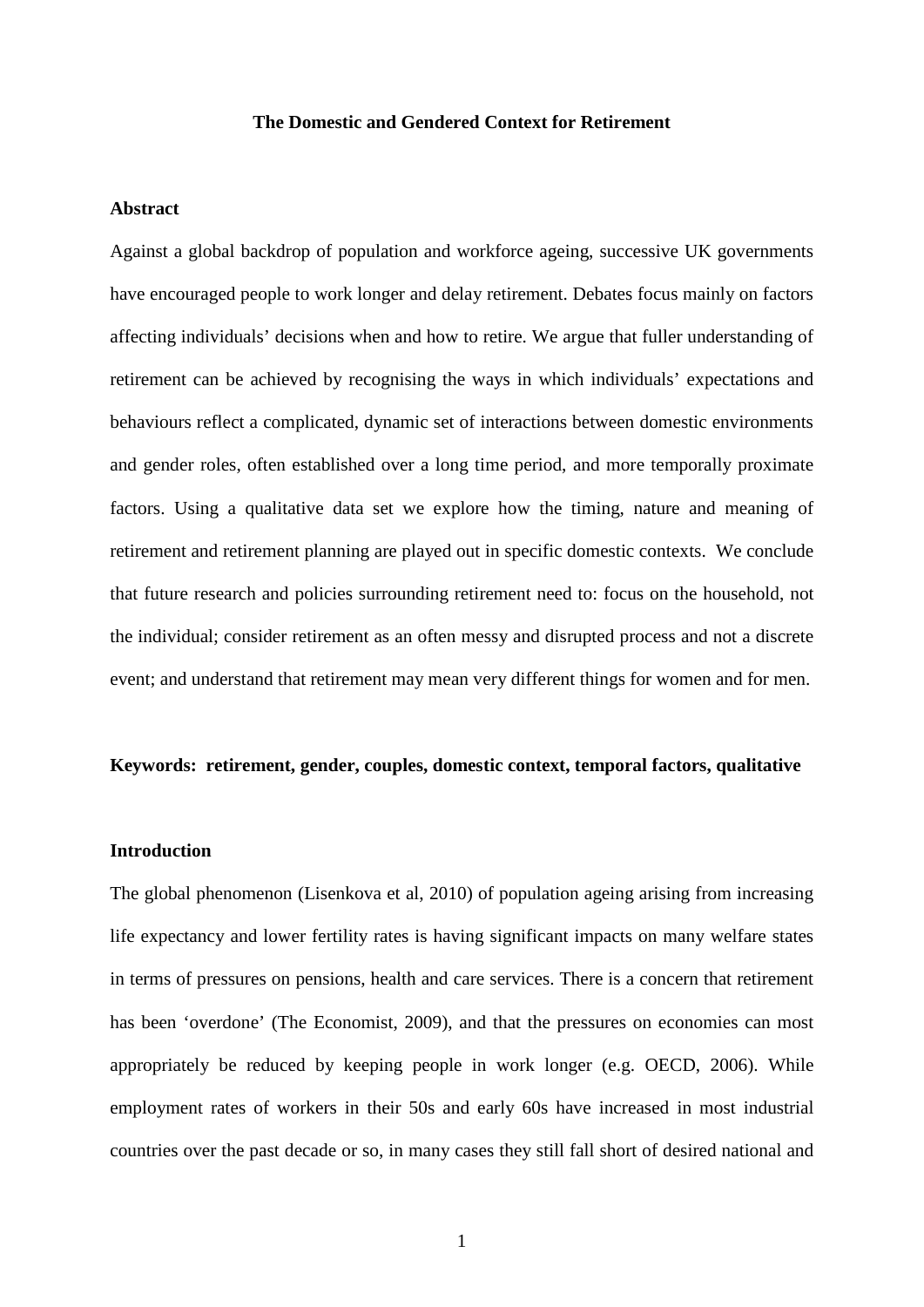international targets (see Loretto, 2010 for more details). For some people, the opportunity to delay retirement may be welcomed as the chance to continue in an enjoyable line of work or carry on building up income for retirement. For others, especially those in low paid and/or physically arduous jobs, 'the unavoidable obligation' of being expected to work for longer may be much less positively viewed (Vickerstaff, 2010). The continuing debates and concerns over extending working lives have fostered considerable research and policy interest in better understanding the factors affecting decisions about retirement. Much of this research is quantitative in nature and has focused on trying to determine the 'push and pull' factors which encourage or discourage retirement. Within the UK, the policy debate largely frames the issue of retirement timing in terms of individual decision making rather than the outcome of negotiations and trade-offs in the domestic sphere. Policy pronouncements typically present their target as the de-gendered and individualised 'adult worker' (Lewis, 2007) despite the fact that figures indicate in 2010 only 22% of women and 28% of men were classified as single. Fifty-nine per cent of women and 63% of men were either married, in a civil partnership or cohabiting, with the remainder being either divorced, separated or widowed (ONS, 2012: 48).

The aim here is to examine whether retirement behaviour would be better understood as an embedded set of decisions and aspirations, most usually located in a specific domestic context. We define the domestic context as the various factors associated with partnerships, marriage, family and gender roles, the latter referring to the manner in which members of a household divide up responsibility for market and family work (Harkness, 2008: 234). Arguing for a focus on the domestic context in which people retire is not to claim a primacy in explanatory terms for this field. Rather it is making the case for understanding the interaction between the domestic sphere and other domains such as the world of paid work, as: 'transitions in the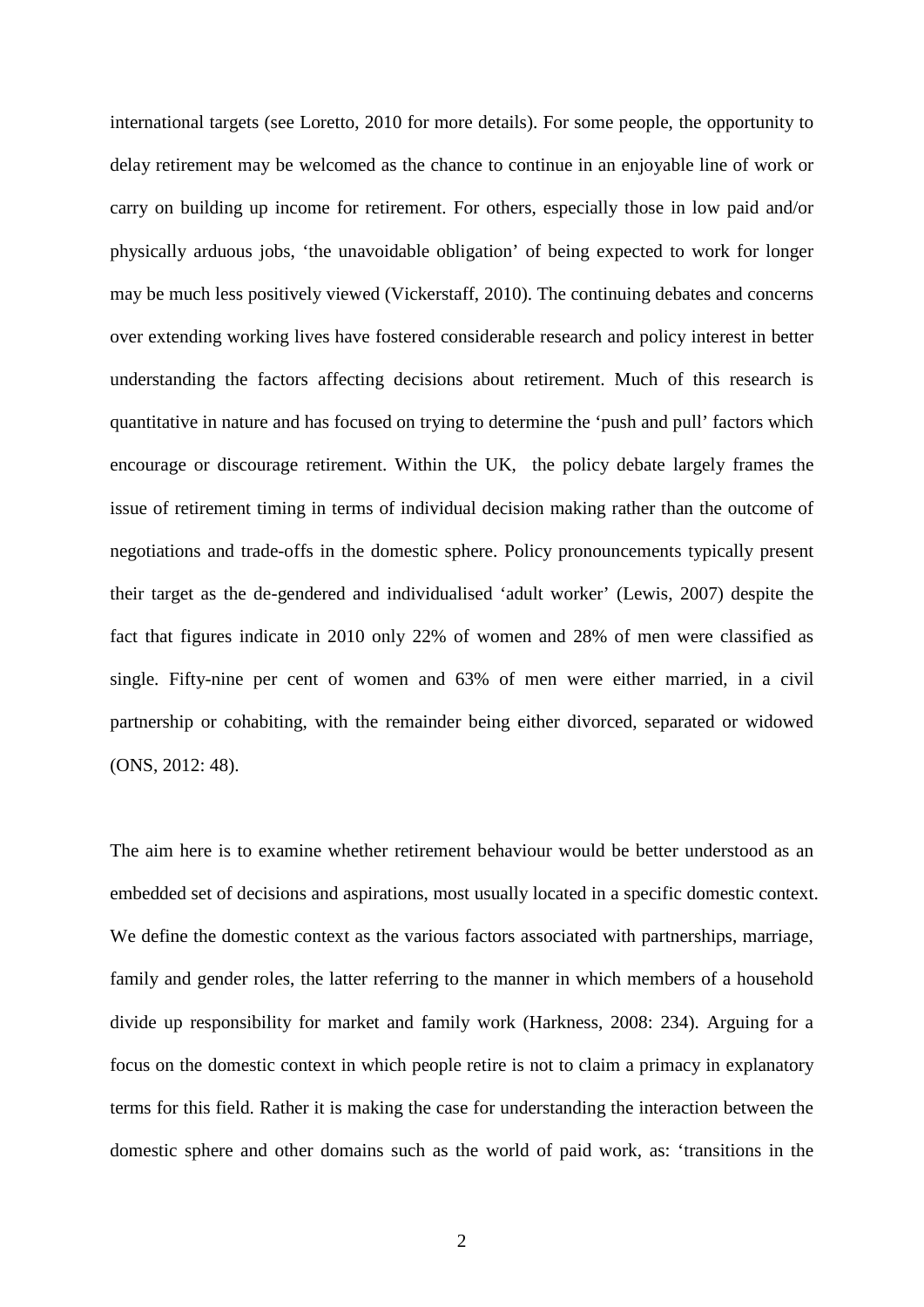family and work domains are interdependent and mutually influential' (O'Rand, Henretta and Krecker, 1992: 84). It also emphasises that the factors influencing decisions about whether to retire or continue working are the outcome of both long run influences, such as patterns of paid and unpaid working across the life course and 'temporally proximal factors' (O'Rand et al, 1992:83), for example health shocks or job loss. As such, it questions the notion of retirement as a discrete event, and challenges the idea underpinning much existing research that retirement planning is consciously carried out by *individuals* just as they are approaching the end of their working lives.

The article begins by reviewing the literature to see how the domestic context and gender roles have been conceptualised in existing research on retirement. We then consider empirical data from a qualitative study undertaken in the UK, where successive governments since the end of the last century have introduced a range of policies and interventions with the aim of extending working lives. The study was commissioned by the UK Government Department for Work and Pensions, but it should be noted that all views expressed in this article are the authors' own. Our analysis explores the ways in which gender roles and the domestic contexts of couples help shape their approaches to retirement and decisions about when and how to retire. Our concluding discussion draws out the implications of this for rethinking retirement and retirement policy into the future.

#### **The domestic context for retirement**

Although survey data steer us towards health, finance, marital status, caring responsibilities, job satisfaction, employer policy and benefit status as the key determinants of retirement timing (Emmerson and Tetlow, 2006; Phillipson and Smith, 2005; Humphrey et al, 2003; Vickerstaff et al, 2004; Mein et al, 2000), we know in practice that individuals with the same health issues or financial position may respond differently. As Robertson (2000: 63)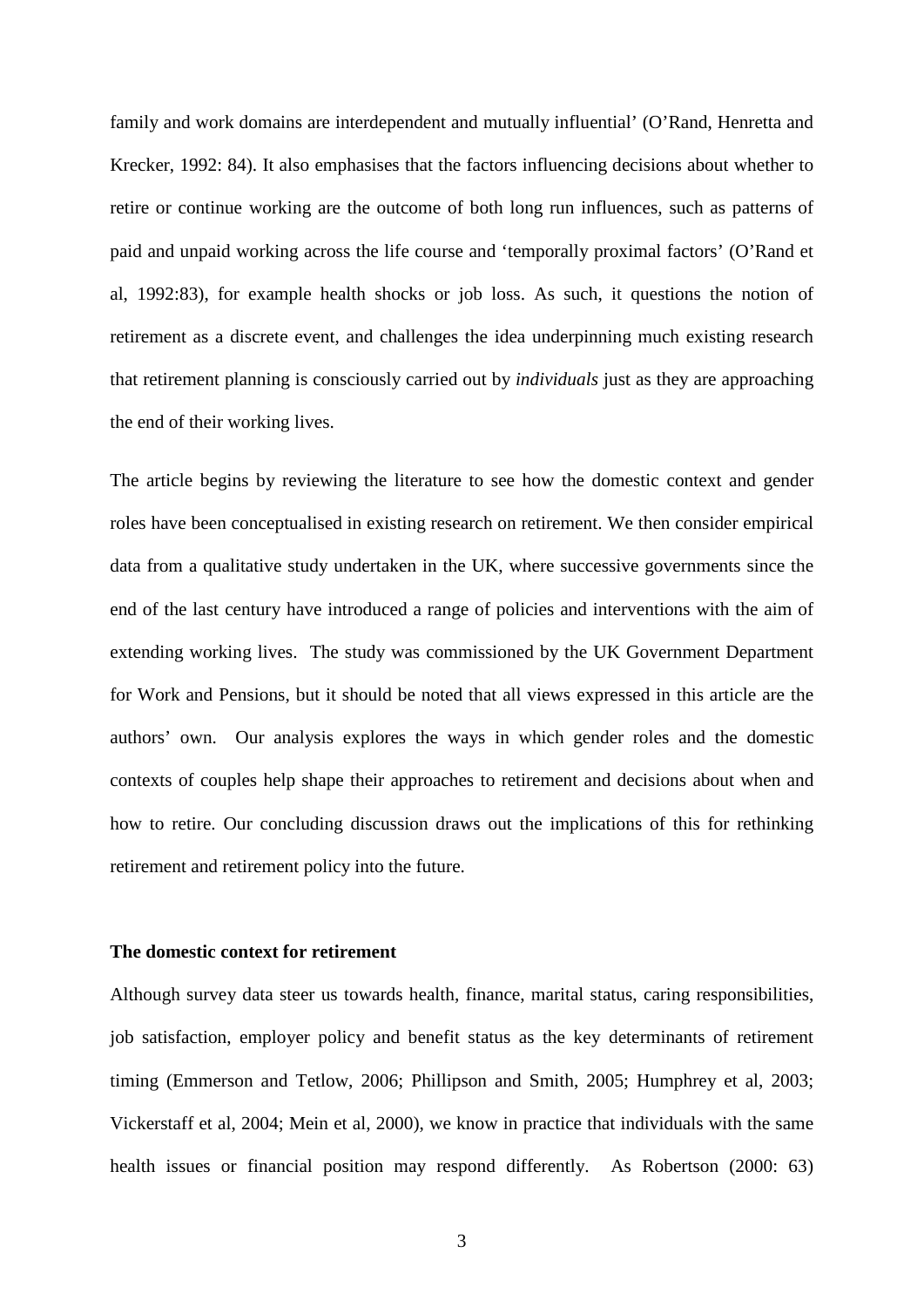commented, actual decisions rarely fall neatly into 'dichotomous explanatory categories such as "health versus wealth, "push versus pull" or "voluntary versus involuntary"' (see also Jones, Leontowitsch and Higgs, 2010: 107). In addition, we know that women and men have different experiences in retirement, not least because of different rates of occupational and private pension coverage (for example Ginn and Arber 1991, 1993). However, despite a welldeveloped literature on the impact of gender and couple status on women's pension position (for example, Ginn, Street and Arber, 2001a), much of the work on retirement either implicitly or explicitly assumes that decisions about how and when to retire are taken at an individual level. Attention to the interactions between gender, partners and marriage on retirement decisions has been patchy in the UK with most knowledge drawn from extensive, survey-based, research in the US (Phillipson and Smith 2005: 68-69).

American research has produced considerable evidence for joint retirement namely that, in the absence of major shocks such as ill-health or job loss, many couples choose to retire at the same time or at least within a year or eighteen months of each other (Blau, 1998; Szinovacz, 1989; Szinovacz and Davey, 2005; Moen, Sweet and Swisher, 2005; Ho and Raymo, 2009). In Blau's (1998: 597) analysis of the US Retirement History Survey, he concludes that this joint behaviour is not explained by financial pressures, 'but seem instead to be a result of preferences for shared leisure'. However, it is notable that in Blau's work (as in much surveybased analysis since), no attempt is made to ascertain the reasons why couples retire together – rather there is an assumption that joint timing of retirement equates to joint activities in retirement.

Using data from a range of large scale surveys, the American literature attempts to map and model the influence of different individual and family characteristics as predictors of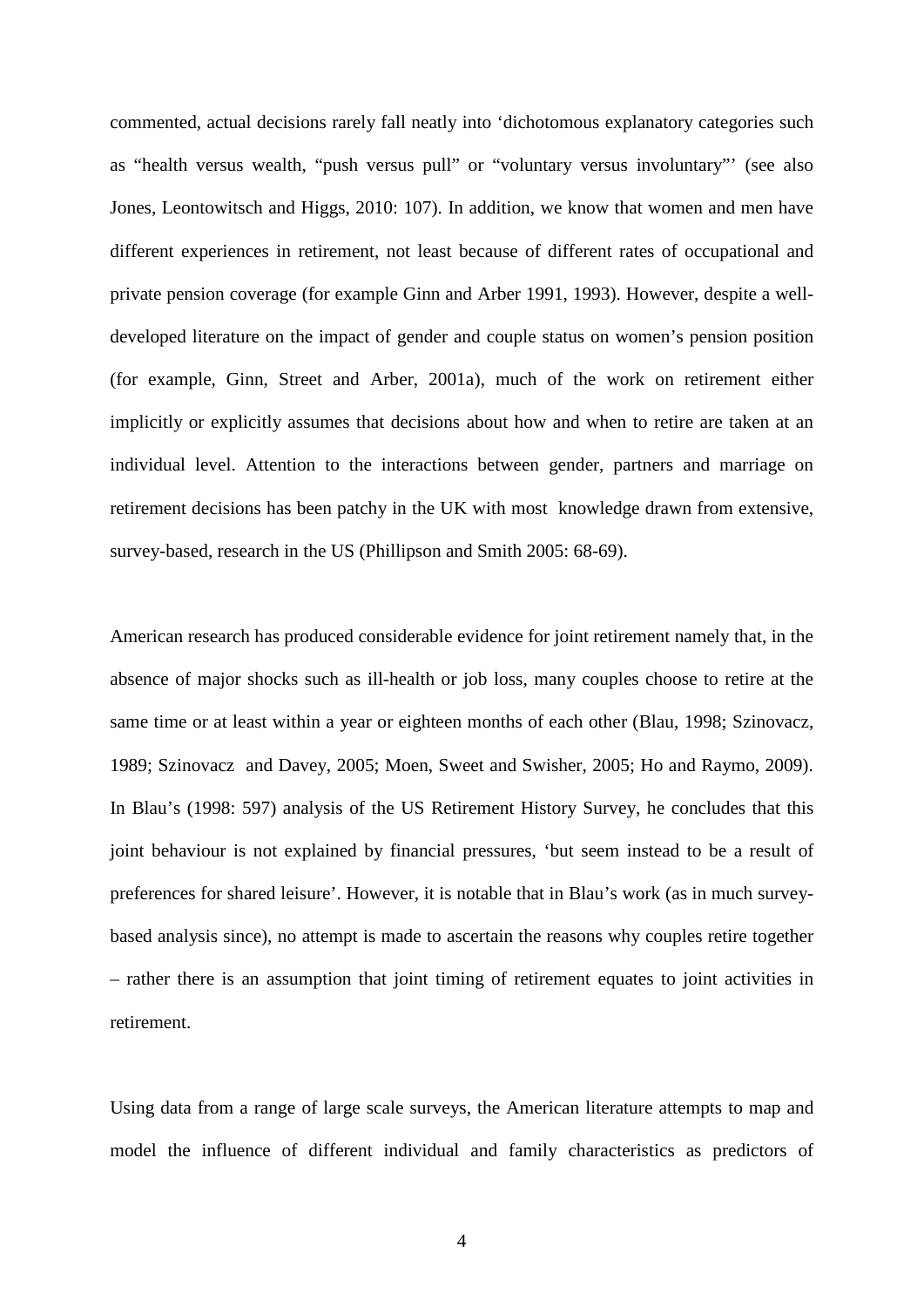retirement timing (see for example, Henretta, O'Rand and Chen, 1993; Pienta and Hayward, 2002; Gustman and Steinmeier, 2009). This work demonstrates that retirement decisions are family based but that they are also gendered; the impact of the family is felt differently for women and for men; for example Talaga and Beehr (1995) found that the number of dependents living at home decreased the likelihood of men being retired whilst it increased the odds of women being retired. A number of studies suggest that women could be more affected by domestic circumstances than are men, or that 'husbands play a more significant role in women's retirement decisions than vice versa' (Pienta and Hayward, 2002: S200-S204; Henretta et al, 1993; Price and Nesteruk, 2008).

The American literature also focuses upon the long run impacts of work history on working in later life, and highlights how patterns of labour market participation throughout the life course are constructed in family contexts, or what Pienta, Burr and Mutchler (1994: S231) characterise as 'work-family pathways', or Henretta et al. (1993) define as the 'family organisational economy'. Raymo et al. (2009) demonstrate that experiences such as employment stability and self-employment at earlier stages in the life course impact upon the possibility of achieving preferred work status up to prime retirement ages, i.e. the age at which someone becomes eligible for state pension benefits. Such analyses open the door to looking at the differential impact of unemployment or caring responsibilities on the labour market participation of women and men, and serve to further question both our notion of retirement as an 'individual behaviour' and the idea of retirement as a one-off event (on the complexities of operationalising 'retirement' see Talaga and Beehr, 1995). As Szinovacz and DeViney (1999: S208) put it: 'discontinuous work histories may render the exact time of retirement ambiguous'. We would extend this view to questioning the exact meaning or experience of retirement as well.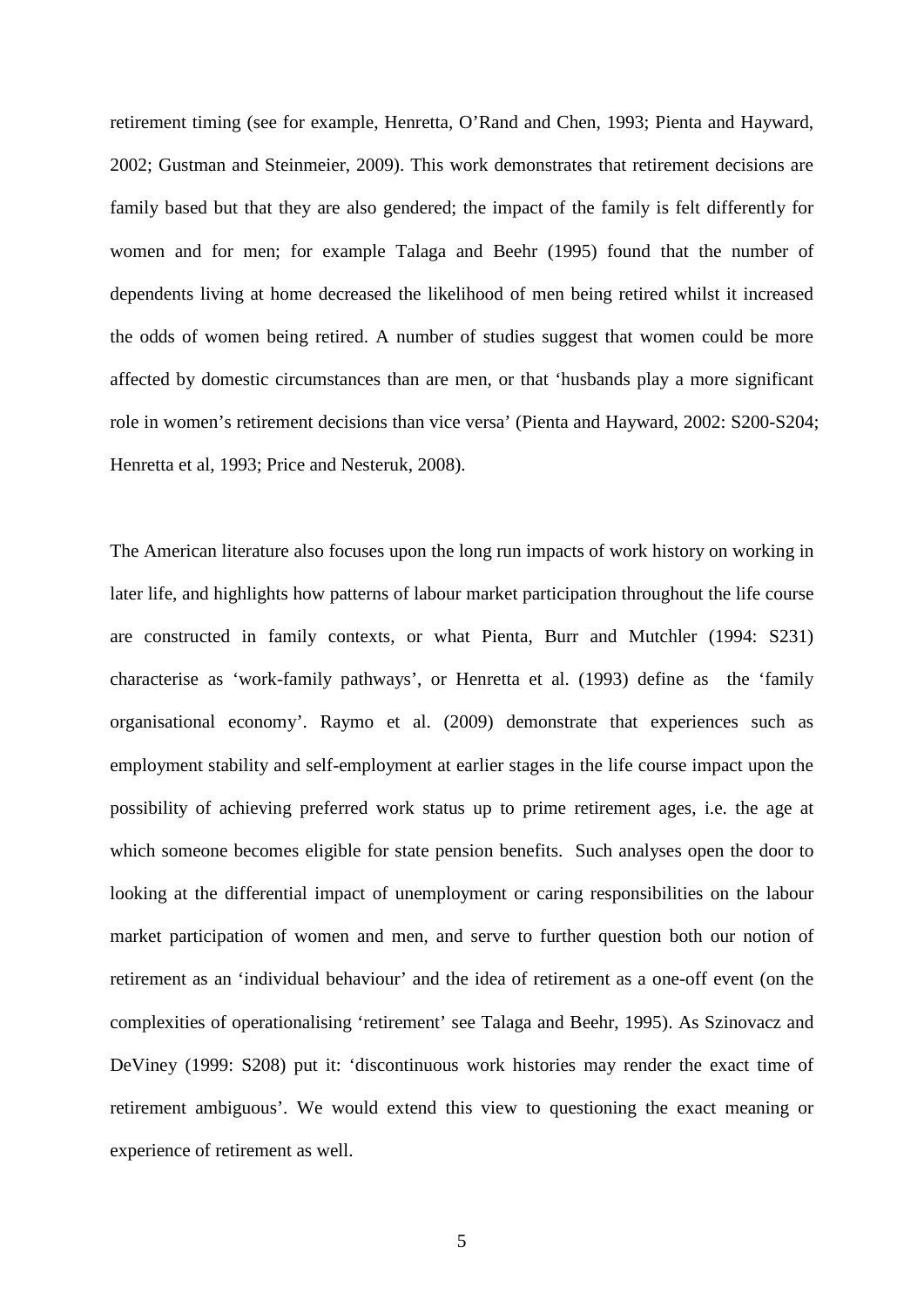Some of these issues have been picked up in the British literature in attempting to understand the reasons why people retire 'early', i.e. before State Pension Ages. The American literature is instructive for the British case, but caution must be exercised in assuming direct parallels. The context in which couples' employment strategies are played out varies considerably between the UK and US. First, the social policy, legislative and labour market regimes in the two countries produce different pressures and outcomes for families. For example, patterns of female employment in the USA differ considerably from the UK; American women are much less likely to work part-time than British women. The reliance on corporate rather than state welfare in the USA means that access to decent health care, parental leave and disability benefits are more certain with full-time employment and there can be benefits penalties for working part-time (Prince Cooke and Gash, 2010; Lyonette, Kaufman and Crompton, 2011). Second, anti-age discrimination legislation has existed for some time in the USA and has contributed to more Americans working longer and beyond 65 than is the case in the UK (Lain, 2011). In addition, the UK is only now getting rid of differential state pension ages for women and men. Under the Pensions Act 1995 women's state pension age of 60 was to rise to match men's at 65 between 2010 and 2020. The Pensions Act 2011 brought forward the date of equalisation, and has further raised the pension age for men and women to 66 by 2020 (Vickerstaff et al, 2008; HM Government, 2012).

In researching the impact of financial circumstances and awareness on early retirement decisions in the UK, Arthur (2003: 14), found evidence for joint long-term planning within couples to take early retirement. The English Longitudinal Study of Ageing (ELSA) shows that individuals with working partners were much less likely to leave work than those with non-working spouses and found 'evidence of complementarities in leisure amongst couples'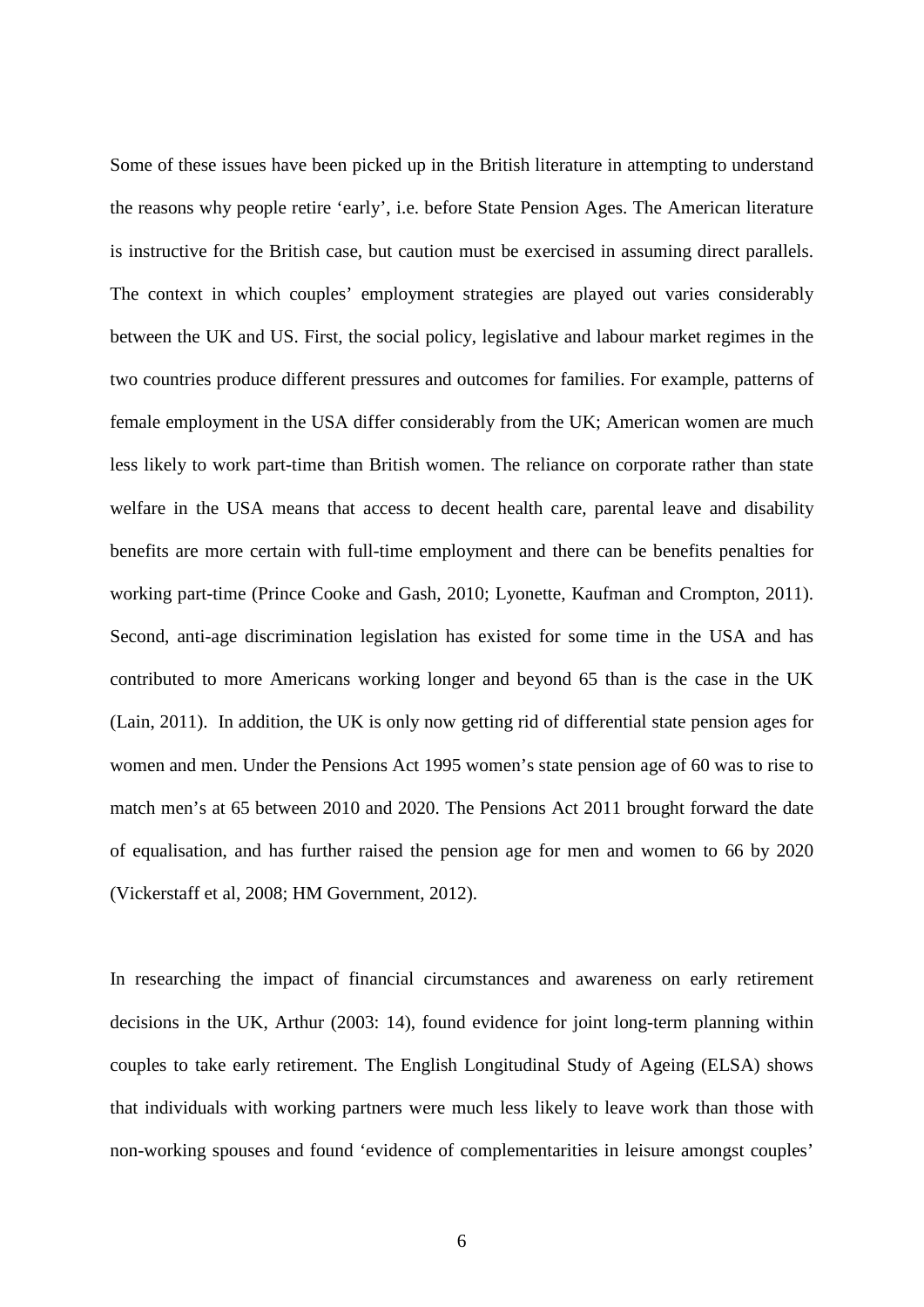(Banks and Tetlow, 2008: 11, 33; see also Lissenburgh and Smeaton, 2003: 30), However, as with earlier US work, these surveys merely ask about timing of retirement and subsequently conflate timing and activities. Moreover, there was scant information on the reasons for these decisions. Humphrey et al. (2003: 55-56) in a representative survey of the population aged 50-69, found evidence of joint decision making about when to retire, and that around 50% of the sample gave spending more time with family or partner as the reason for expected early retirement. This research also confirmed the finding from US research that women are more likely than men to give family reasons for early retirement (Humphrey et al. 2003: 55-56, Phillipson and Smith, 2005: 23). Thus existing research establishes that domestic context impacts upon retirement timing but does not explain how these influences work or differ, nor how they may affect the nature and meaning of retirement.

#### **Gender roles and retirement**

It is well understood that across the life course couples develop divisions of labour with respect to family/domestic and paid/market work (for a review of theories which seek to explain couples' careers see Blossfeld and Drobnič 2001). It is possible to conceptualise a number of different types of household's work status, for example: male-breadwinner; female breadwinner; modified male breadwinner in which the husband works full-time and the female partner works part-time; dual-earner and no earners (for similar classifications see Crompton, 2006: 193; Craig and Mullan, 2009; McCulloch and Dex, 2001). In addition the relations which underlie these types have been conceptualised through gender role attitudes or the gender contract, which have been classified into: traditional (male breadwinner-female caregiver); modified male-breadwinner in which the woman does some market work but gives priority to family demands; and an egalitarian model in which the couple believe in sharing market and domestic work (Ginn et al. 2001b:26; Scott, 2008).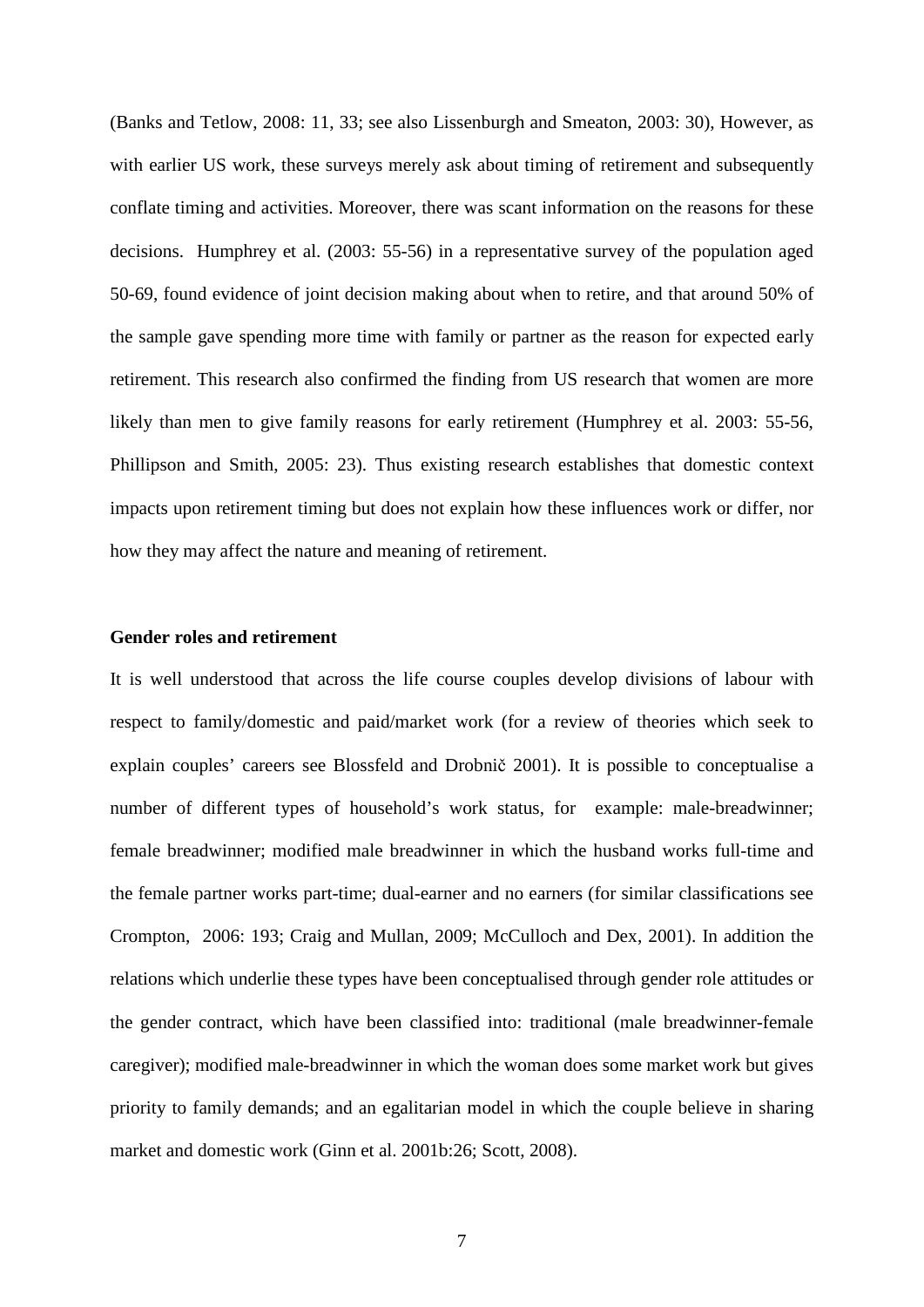In the UK, as in Europe, the United States, Australia and New Zealand, the traditional male breadwinner model has been modified in the post Second World War period with the increase in female participation in the labour market, but the extent of change varies (for an excellent comparative summary see Ginn, Street and Arber, 2001b; see also Blossfield and Buchholz, 2009; Dex, Ward and Joshi, 2008). In the UK the modified male breadwinner model, in which the man's paid work is the primary source of income for the family and the woman comes in and out of the labour market depending upon childcare and other caring responsibilities and to support the family income, has become the norm. As a result it is highly likely that those couples currently approaching retirement do so with the man's income and future pension entitlements dominating financial considerations and planning.

It is clear from this brief review that in survey research, the domestic context or couple status of individuals has an important impact on the nature of labour market involvement in later life and in retirement decisions. This has led a number of commentators to make a plea for looking at households rather than individuals when considering extending working life issues (for example Arthur, 2003: 24; Pienta, 2003: 353). We hope to aid further understanding through a qualitative approach. Comparatively little qualitative work on the domestic context of retirement decisions has been undertaken. There is research on the retirement experience, which looks at the impact of the changing labour market status of men on the family or household (e.g. Hillbourne, 1999) and an emerging literature which examines women's experience of retirement (e.g. Price and Nesteruk, 2008; Everingham et al, 2007) but little that explores the aspirations, feelings and intentions of *couples* nearing or in retirement. Qualitative analysis through in–depth interviews with people over 50 years of age offer an opportunity to explore in greater detail the interaction between key factors identified in survey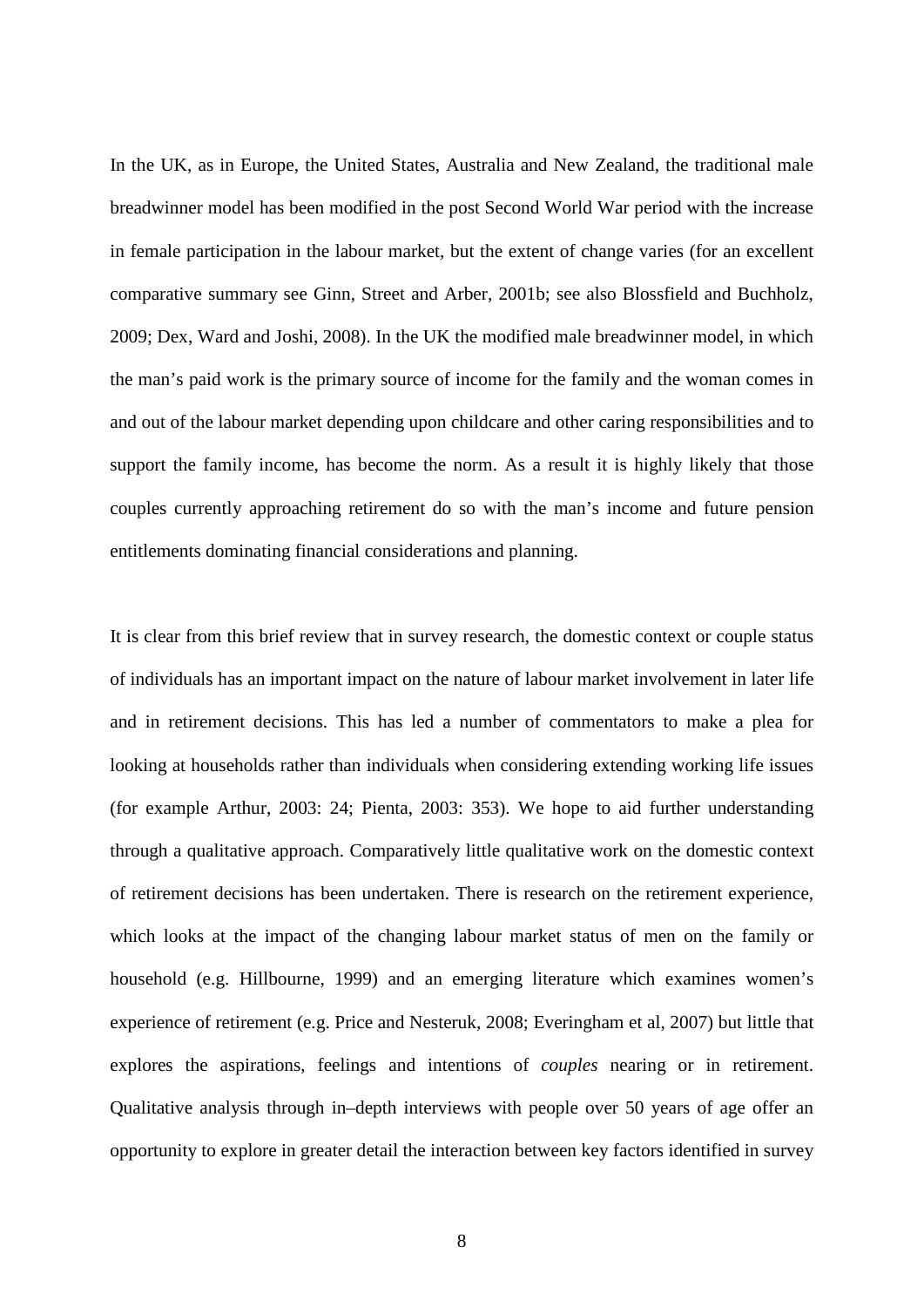research and the messy reality of how individuals and couples balance different decision factors and make sense of impending retirement. We turn now to such a qualitative study designed to give us more insight into the lived experience of retirement.

#### **The study**

#### *Research questions*

Drawing on existing theory and research, our research aimed to address two interlinked questions:

- In what ways do long-term gender roles and divisions of market work and family work interact with more proximal factors to affect retirement trajectories?
- How do these interactions serve to influence the timing, nature and meaning of retirement and retirement planning among couples?

#### *The sample*

This was designed strategically to capture the demographic variables of age, gender, marital status and geographic location; we then included individuals with different labour market statuses and incomes, health status and caring commitments. Through a combination of [i](#page-38-0)ndividual  $(n=31)^i$ , and couples interviews  $(n=26)$ , we obtained data about 57 couples. All but 7 respondents were aged between 50 and 65 - the target age brackets for the study. The mean age for men was 58.9 years, while that for women was 56.9 years. A limitation of the sample was that it included only a few high earning couples (household income of £41 000 or more per year). The commissioners of the research were less interested in those on higher incomes who typically have the maximum amount of discretion to choose the timing and manner of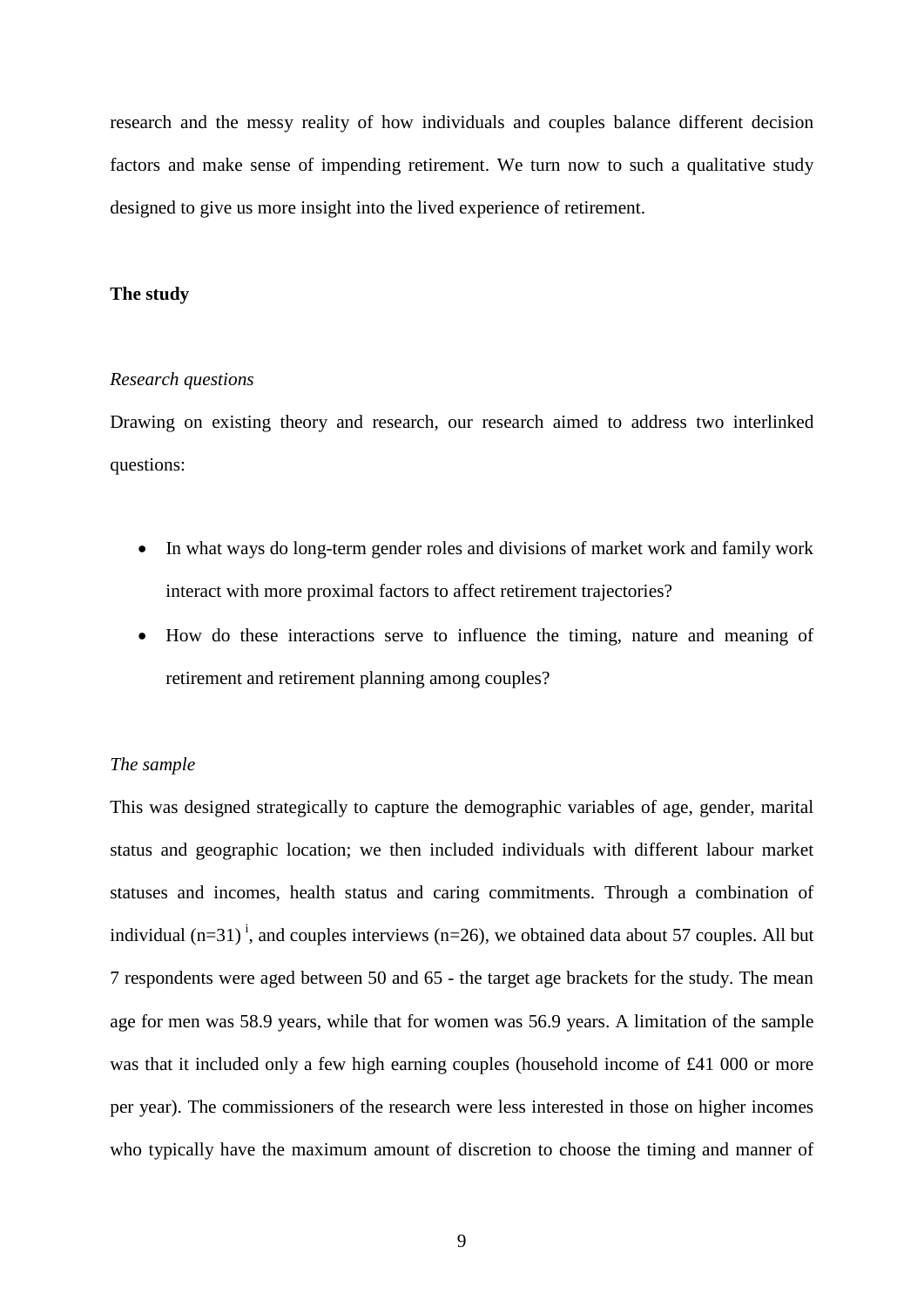their retirement because they have good pensions and are likely to work in managerial or professional careers in which they have some scope to negotiate their exit. The focus instead was on middle and lower income people who faced greater financial, health and labour market pressures. The sample was drawn from three contrasting locations in Britain. Edinburgh, the capital of Scotland, was chosen as representative of an area with relatively low unemployment and generally good standards of living; in contrast Thanet in Kent, South of England, is an area characterised by high unemployment and socio-economic disadvantage. Nottingham, in the English Midlands, is a site of average unemployment and a younger and more ethnicallydiverse population. In 2008/09 the median household income in the UK was £21,000 per annum (ONS, 2011:6). Table 1 indicates the self-reported household income of the sample by location of respondent, it demonstrates that a majority of respondents were around or below the median income level.

#### \*\*\* Table 1 about here \*\*\*

Table 2 shows the retirement and economic activity patterns among the couples. The classification was based on the four-fold categories of retirement developed by O'Rand et al. (1992) of: joint retirement; sequential retirement – man first; sequential retirement – women first; and both partners still in work, and expanded by Craig and Mullan's (2009) classification of economic activity patterns in order to encapsulate the full range of labour market circumstances experienced by households .

\*\*\* Table 2 about here \*\*\*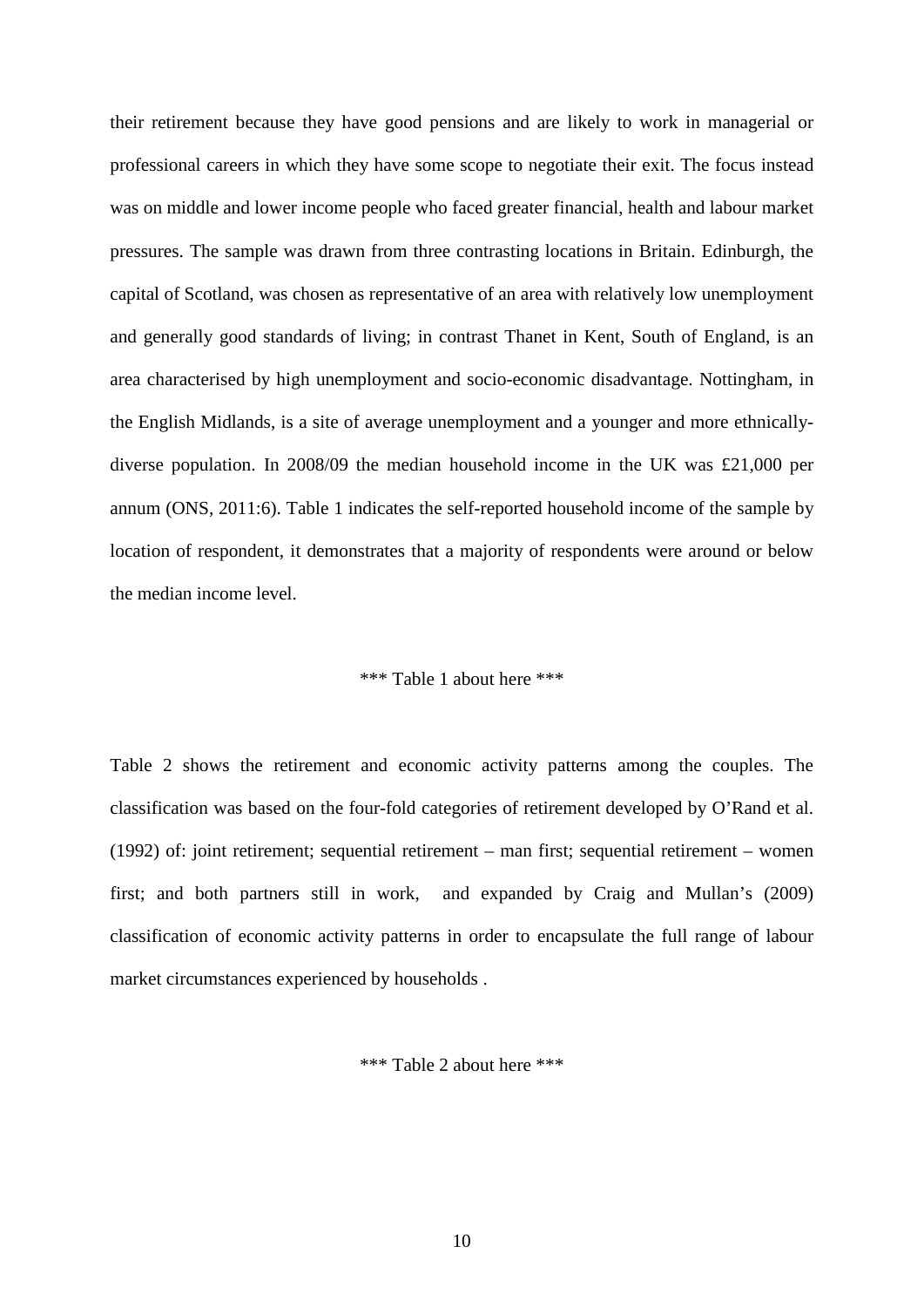It is worth noting that the distinctions between 'retired' and 'non-retired' categories are not as clean as previous quantitative research would suggest. Our sample contained some respondents who self-defined as 'retired' but who were doing some paid work and others who identified as semi-retired but were not at the time of interview engaged in paid work (for an interesting discussion of 'unretirement' see Maestas, 2010). This terminological indeterminacy had gender significance, which will be explored further in our analysis. It also reinforces the point that retirement should be conceptualised as a process rather than as an event.

#### *Methods and approach to analysis*

An in-depth, semi-structured, qualitative interview approach was chosen in order to explore the subtleties of decision-making about continuing to work or to retire. The interviews used two key tools: a time-line which recorded the work-life history of the respondents from school leaving to the present; and a semi-structured question schedule. Both aspects were piloted on a small convenience sample to test the clarity of the questions. The time-line provided a lifehistorical context for the more recent work-life experiences, plans and decisions. The semistructured schedule covered basic demographic and income data and questions relating to previous work-life decisions and future plans. The question themes were informed by understandings derived from survey studies of the pertinent issues around retirement/work decisions outlined above (financial status, health, work decisions of partners or other close family members, caring obligations and job satisfaction). Interviews lasted between 45 minutes and two hours, with most conducted in the respondents' own homes.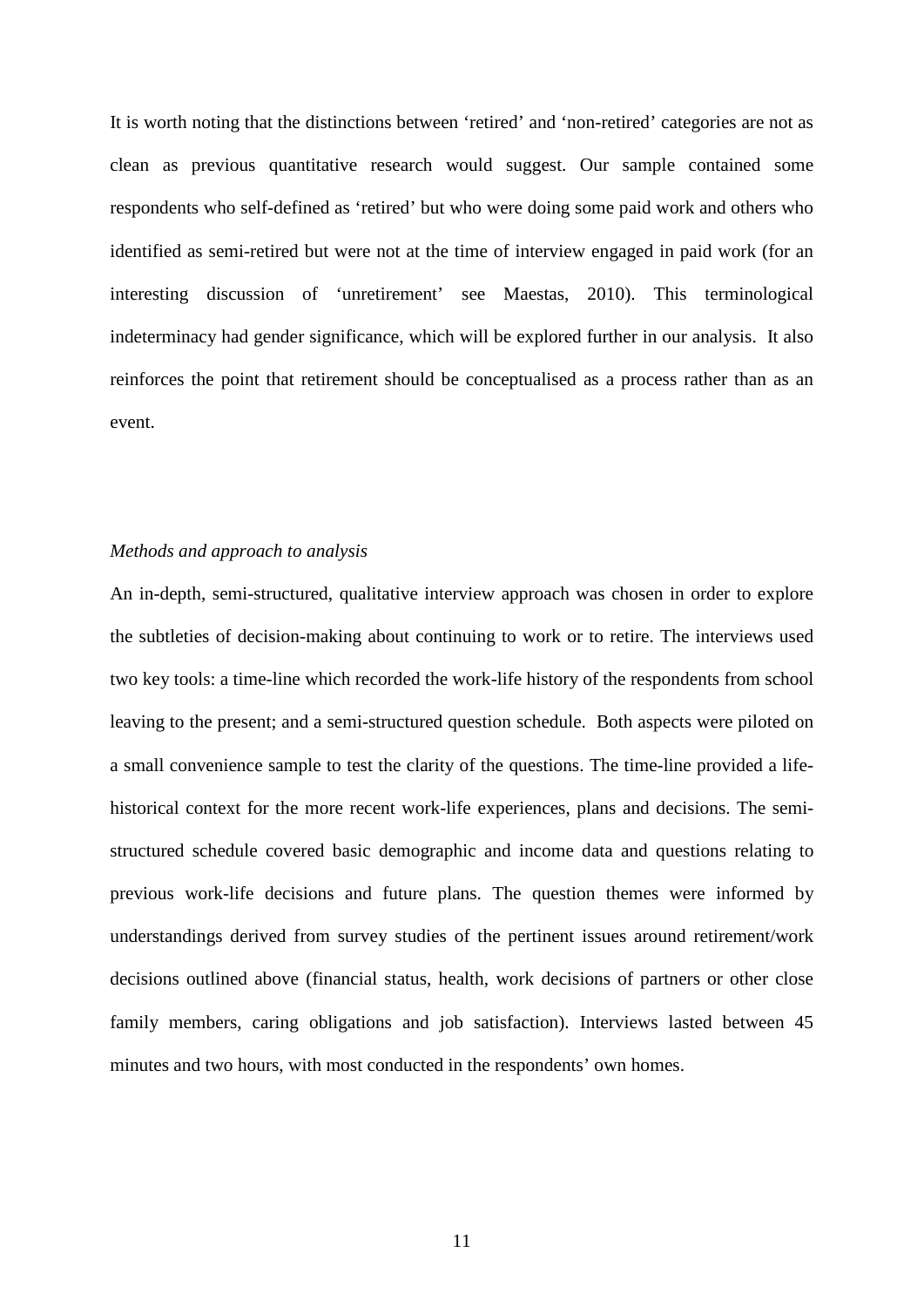The interviews were transcribed, and NVivo was used to organise and manage the data analysis. Responses within couple interviews were coded separately for each individual. The process of coding the interviews for analysis was undertaken at three levels (Miles and Huberman, 1984: 56-57; 215-221). Firstly, interviews were coded for descriptive information, such as age, gender and income levels; secondly they were coded for responses to specific questions asked, such as financial provisions for retirement; and finally they were coded interpretively for references to factors affecting continued working and retirement, including attitudes towards retirement. The research team developed the coding template collectively after conducting the interviews (on template analysis see King, 2004). At the outset four interviews were coded by four researchers and checked for inter-rater reliability. Where codes overlapped and there was scope for differences in coding these were discussed and a coding strategy agreed upon. Analysis proceeded by looking for recurring themes and patterns in the data, sometimes referred to as the constant comparative method; this enabled the researchers to identify responses common to numbers of respondents, to identify deviant cases and to differentiate responses by reference to factors such as gender, domestic context, labour market status and income (Silvermann, 2006: 296-7). Our results firstly provide an overview of the interactions between gender roles, domestic contexts and retirement trajectories. We then use these interactions to further understand what couples said about the timing and nature of their retirement; the meaning of retirement for them and planning for retirement. In the analysis, the reference number of quotations indicates the location of the interviewee (E= Edinburgh, N=Nottingham and T= Thanet) and whether they were interviewed as an individual or as a couple (S/C).

#### **Results**

*Gender roles, domestic contexts and retirement trajectories*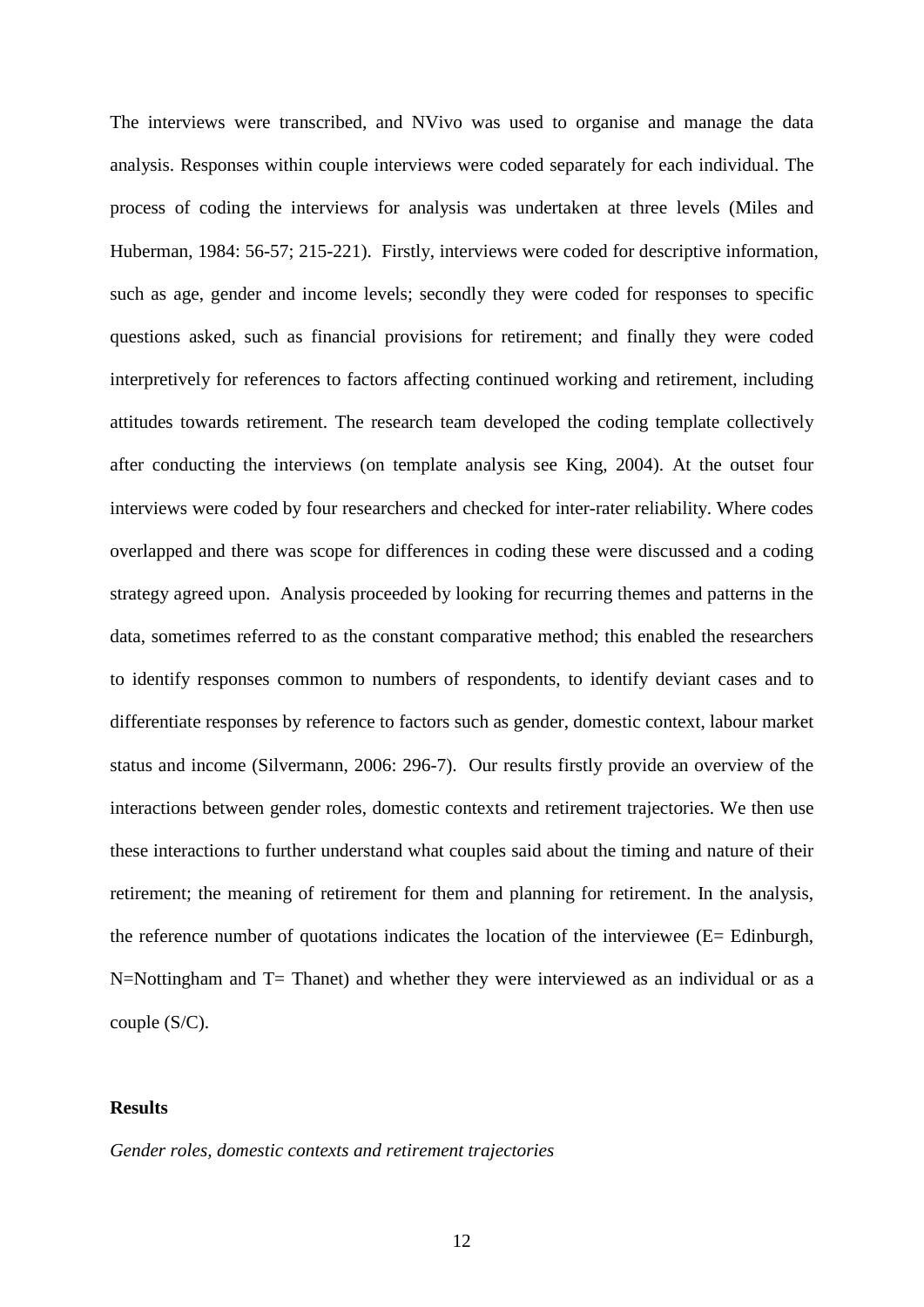As expected, the modified male breadwinner model was the most common in our sample, and influenced timing and nature of retirement decisions, with women's retirement trajectories typically dependent on their partner's pathway and circumstances, especially in relation to his financial circumstances and/or health. Most often, men would take a market-driven pathway to retirement (e.g. shaped by employment policies or opportunities), with their spouses following a domestic-driven route, frequently bounded by caring responsibilities. We had some egalitarian partnerships, by which we mean those with a more equal distribution of market and domestic work, but due to our sampling frame which largely excluded high income households, these were more likely to be seen amongst couples where neither was earning than amongst dual earner couples.

However, although gender roles helped illustrate the ways in which long-established patterns of household decision-making and responsibilities influenced retirement decisions, consideration of the wider domestic context allowed us to build in a dynamic sense of how more temporally proximate changes in circumstances surrounding employment, income, caring or health may interact with gender contracts to shape retirement among couples. For example in response to redundancy or sudden ill-health of the main breadwinner, some couples substituted the other partner as the main earner, thereby partially overturning the long-run gender contract and changing their orientation to retirement. This can be illustrated by the case of TC10, where the wife (aged 69) took up full-time work six years previously after working part-time for most of her life to facilitate caring for children and her mother. Her decision to work full-time was prompted by the ill-health retirement of her husband (aged 62 at time of interview), but she said she continues working not only for financial reasons, but 'partly just the stimulation of going to work each day'. He comments on the relief of the removal of pressure to earn a living to support his family.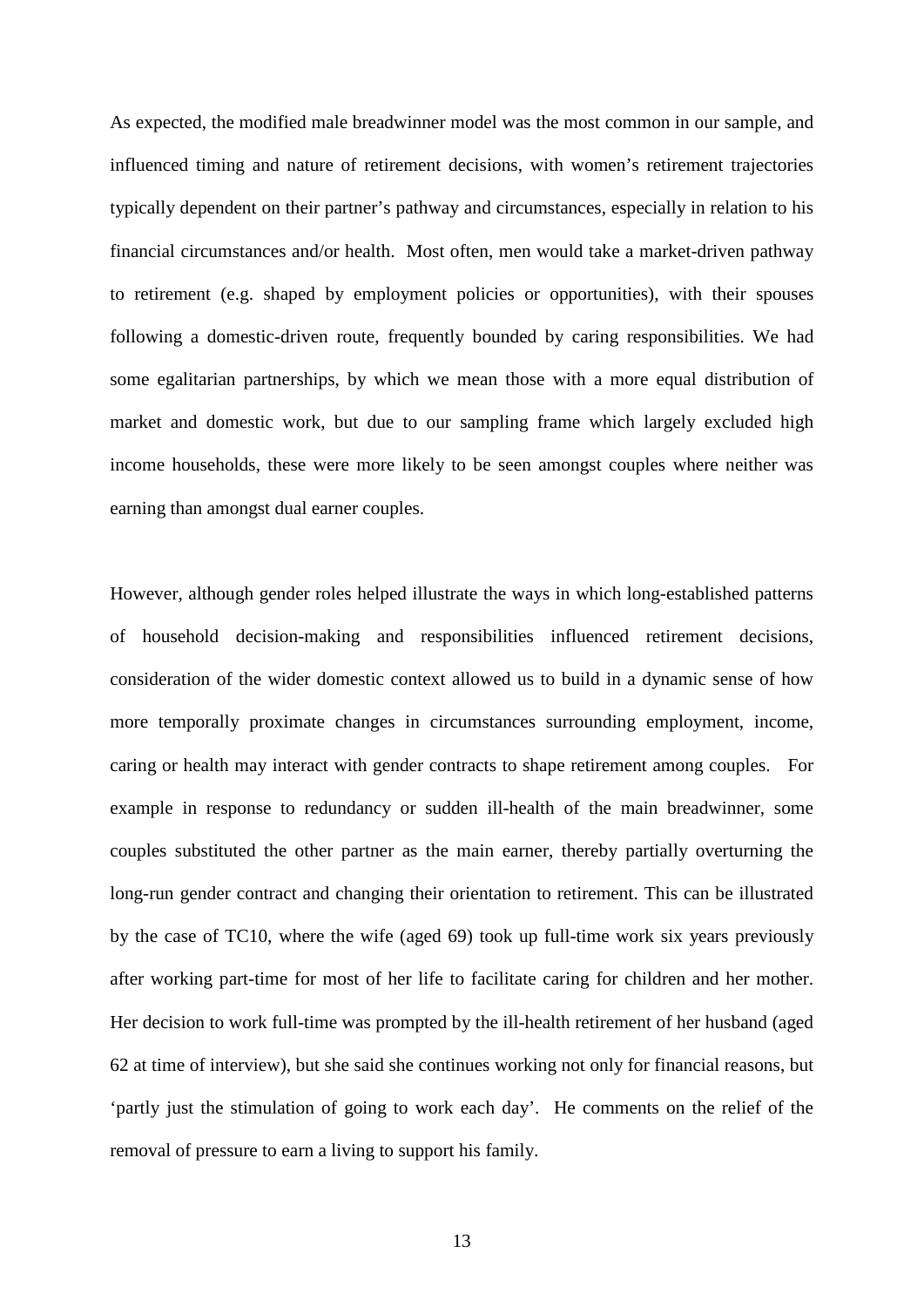In contrast, similar circumstances reinforced traditional gender contacts between other couples who simply settled for a lower income. An illustration is provided by EC31, where again the husband (aged 51) retired early because of ill-health. However, in this case his wife (aged 50) continued working part-time as she had always done, combining work with childcare, looking after her mother-in-law and spending time with her husband. They were financially straitened, and her history of part-time work means that she has no pension provision: '… because of the current financial situation, I try not to think about retirement'.

Figure 1 portrays the various ways in which long-run and more proximal factors/shocks, and the interactions between these and the couples' domestic and labour market contexts, influenced the timing and nature of retirement, the meaning of retirement and retirement planning. The following analysis considers each of these areas in turn.

\*\*\* Figure 1 about here \*\*\*

#### *Timing and nature of retirement*

In terms of the nature and timing of retirement, a striking finding was that experience of joint retirement or plans to retire at the same time were less common than existing research would have led us to expect. Overall, under half (n=21) of the couples had retired or expected to retire jointly (partners retiring within 18 months of each other (O'Rand et al. (1992)). These comprised two quite separate groups. In the first group, the male breadwinner's decisions and circumstances tended to dominate, or at least precipitate, retirement decisions. In this group, joint retirement was most prevalent where a proximal event, such as ill-health or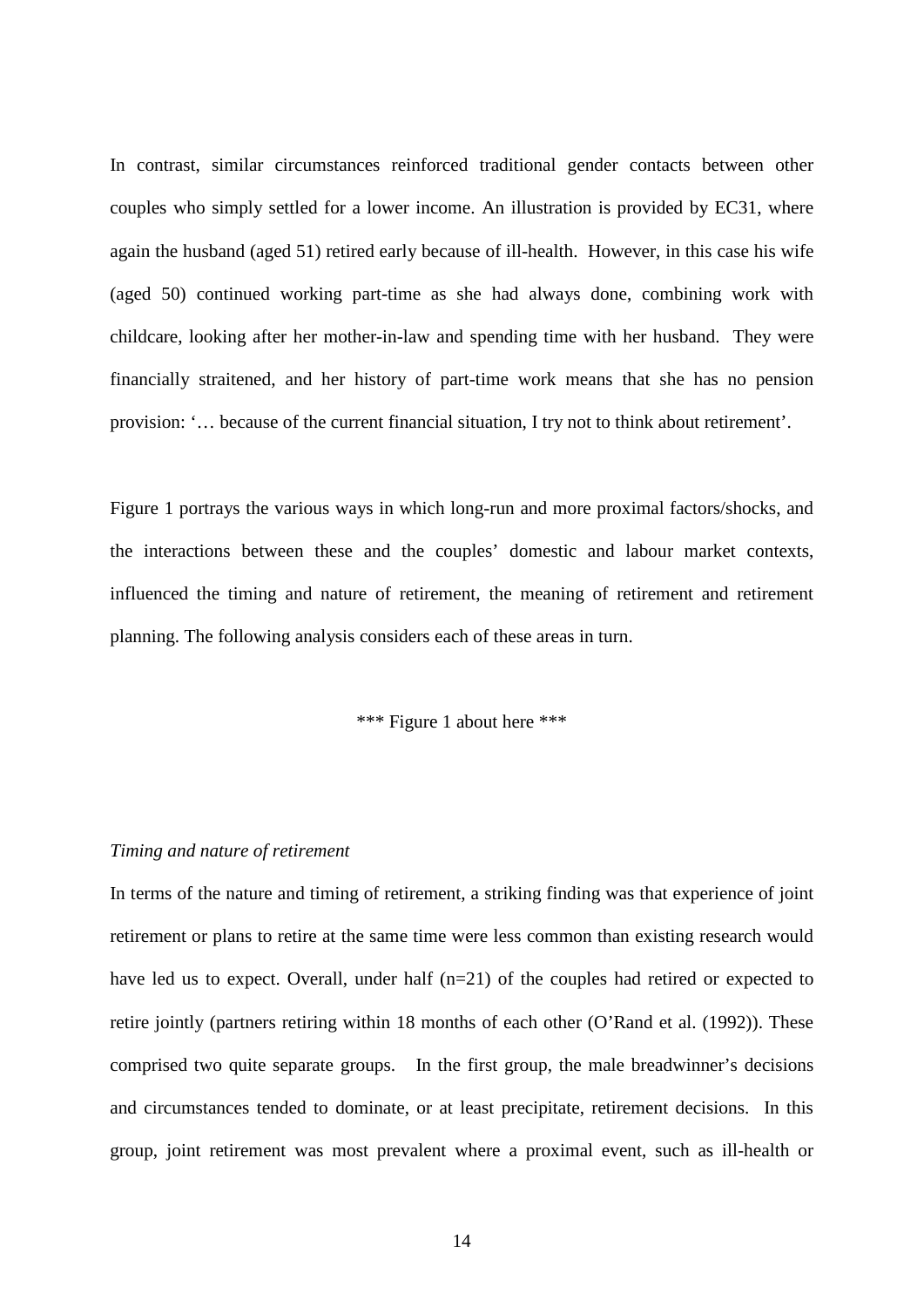redundancy, forced the retirement of one partner, most often the man. For example, after two successive redundancies, NS78 (male aged 60, married to female aged 60) decided to 'stuff it' (give up paid work) and got involved in voluntary work for a charity. Very shortly after this, his wife was also made redundant and was diagnosed with bowel cancer. They feel these events have taught them 'to have a different outlook on life' and have both retired together.

In a sub-section of this group, joint retirement had been driven by the man taking early retirement in a voluntary capacity. Couples in these circumstances were relatively financially well-off. However, it was clear that this apparently market-driven trajectory was frequently prompted by a mixture of work and domestic proximate factors such as redundancy, their own health and that of dependents, and (lack of) job satisfaction, as illustrated by NS79 (male aged 62 retired, married to woman aged 59, just about to retire):

'I just felt that… for reasons of my mother and also for personal reasons I thought well it gives me an opportunity to finish in full-time employment because basically you get to a stage where you've just had enough. You think well I've done the stint. I've done my time in the trenches and I think that's it.'

He also mentioned that their decision to retire has been influenced by the 'number of people I know that have got cancer or have died or….' Such recognition of one's own and others' morbidity and mortality was stated as an influence on retirement timing by many couples across the sample (for further discussion see Brown and Vickerstaff, 2011). It was often associated with acute awareness of retirement timing and behaviour of family members, most often parents, and of friends, thus illustrating that the influence of the domestic context extends beyond the attitudes and circumstances of one's partner.

A second group of joint retirees approached retirement in a rather more passive way. This group comprised couples where both partners were either long-term unemployed or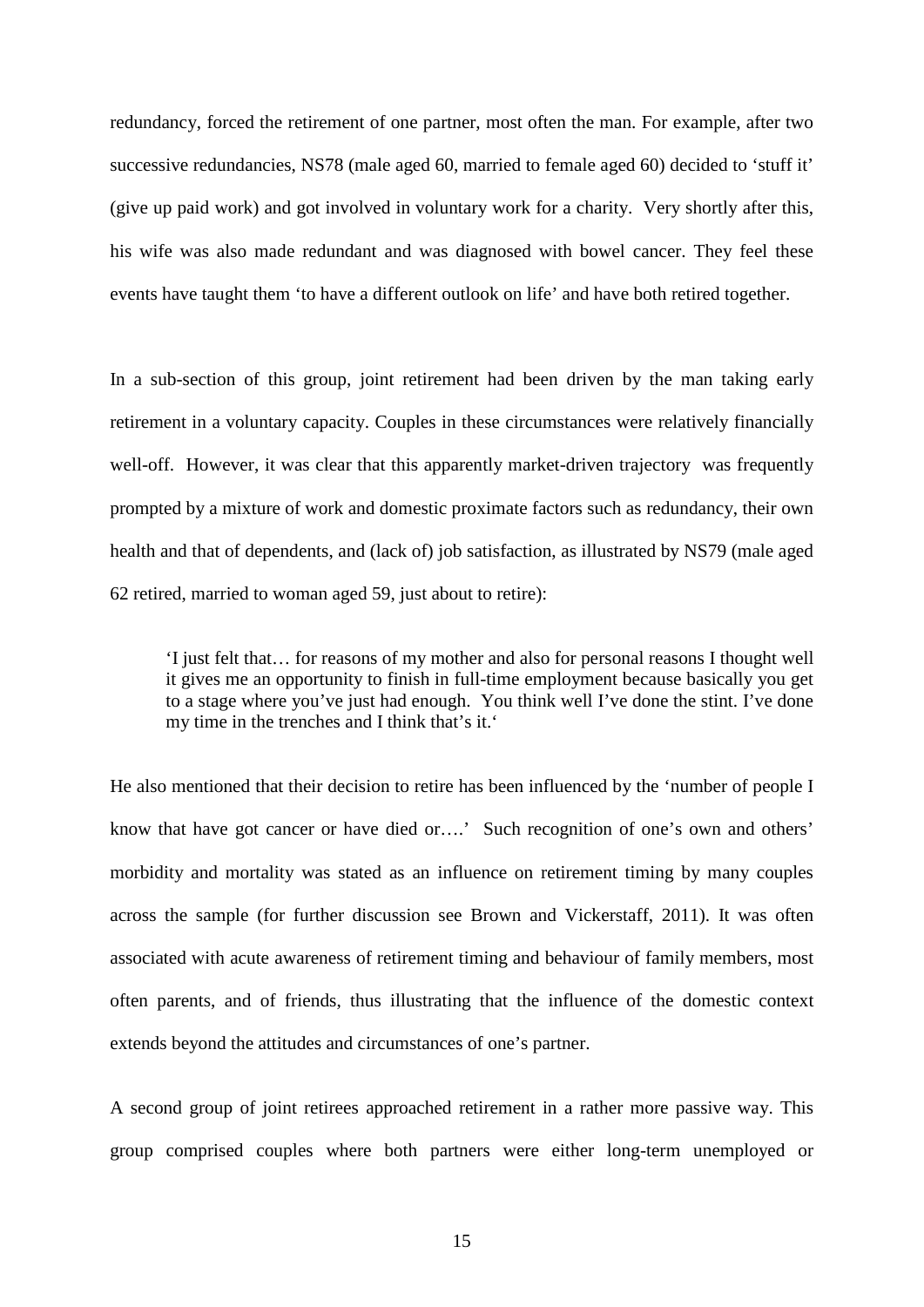economically inactive because of illness, and was characterised by a drifting towards 'retirement' at State Pension Ages. These were among our financially poorest respondents, and their transition to retirement constituted of a barely perceptible move from one set of benefits to another. It was among this group that the most egalitarian approach was observed.

As stated above, the majority of our couples had not retired at the same time, nor were planning to. At the most visible, face, level of analysis, established gender roles and domestic contexts served to shape retirement decisions in the ways we would expect: men were more likely to take a market-driven pathway into retirement, driven by long-term factors, e.g. pension provision, and more proximal work-related issues, mainly redundancy and work stress; women were more likely to take a domestically-driven pathway, mainly in response to issues of caring. However, closer scrutiny of accounts revealed again the ways in which the interactions between the market and domestic spheres affected decisions. It was clear that job satisfaction (or lack of it) was particularly important to women in thinking about when to retire. The cases presented below are typical of women across our sample whose long-run domestic contract and gender roles had served to limit their job opportunities, with the result that retirement timing was being driven by a desire to escape a 'boring job' .

'…I couldn't get out of there quick enough, basically. I only worked 3 days which was fine. The hours suited me, the days suited me and had the job been different then it might have encouraged me to stay on longer, but it was just so, so boring and I just hated it' (EC50, female aged 56 married to male aged 58. They are both retired: him from a full-time job with pension at 60 (he left because of a restructure); her from a series of part-time jobs that fitted in with childcare and latterly caring for grandson.

'If it had been a good job I would have carried on.' (TC28, female aged 60 married to male aged 66. It is a second marriage for both, with two kids still at home. She also cares for her grandchildren.) She talked about the difficulties of combining parttime work and family and domestic chores: 'It's been hard work'.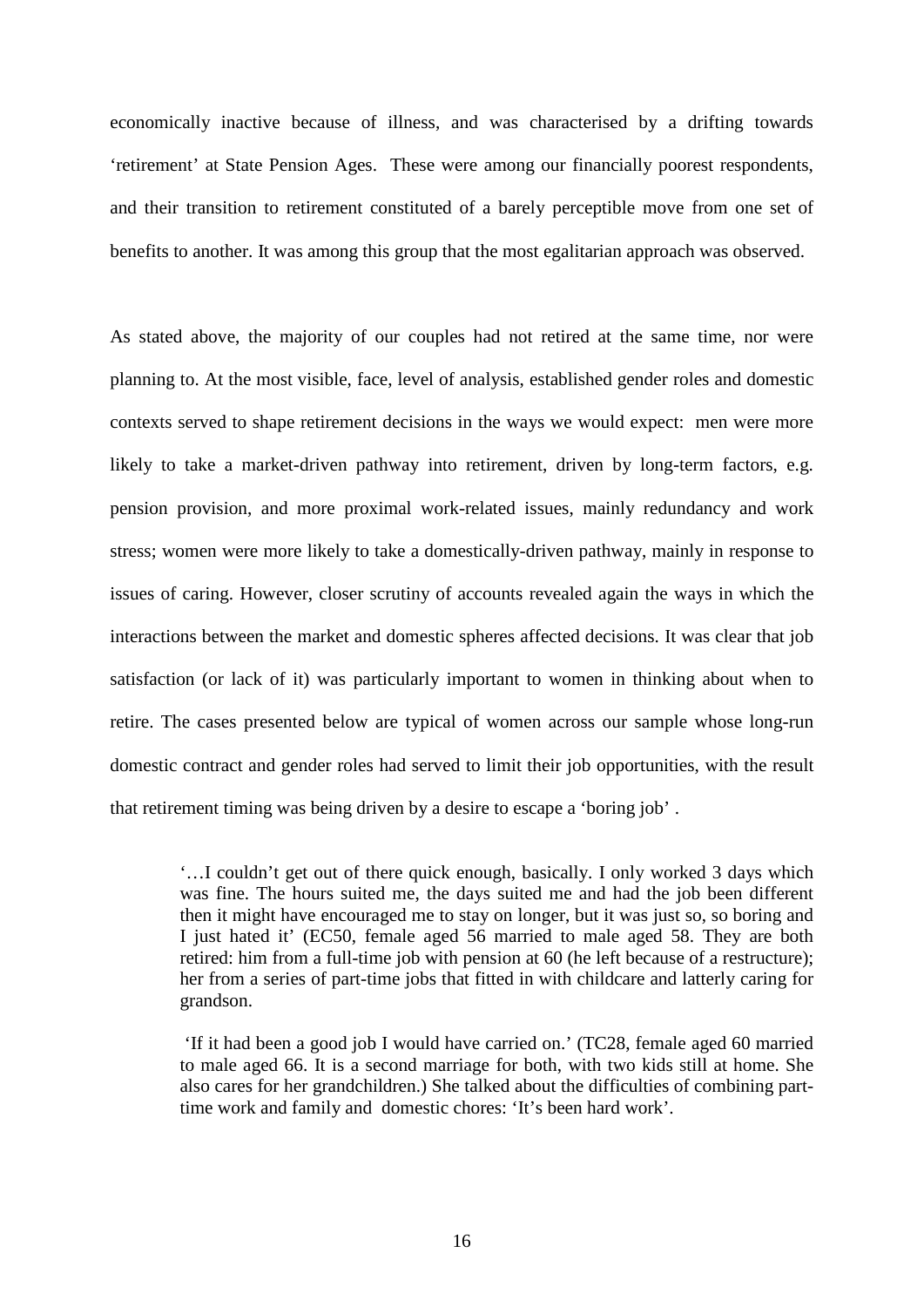The circumstances of TC28 also reflect a further key influence on retirement timing: the presence of and financial responsibility for children. We had instances of people who had had their children later in life, some from second marriages, and thus children were still in fulltime education and often living at home. There were also adult children who had returned to the parental home.

'Yes. Well, normally I would work until 65. But obviously with a second marriage and young children I've got to keep my options open.' (EC38, male aged 60 working part-time, married to female aged 40 re-training to be a nurse)

The presence of children around the time of retirement and retirement decisions often served to intensify the traditional and established gender roles, as illustrated by ES51, a man aged 60 whose wife did not work. Here, the financial obligations of educating his children through university and the proximate events of two successive redundancies and a severe episode of mental illness brought on by work pressures interacted with his long-run gender role as breadwinner to influence the couple's plans for retirement. He had considered resigning from his job, but his wife did not want him to give up:

'It was my family and wife which was most important and I could see a possibility of a break-up if I didn't make the right decision.' 'I didn't want to appear a failure to my wife.' He plans to retire completely at 65, when: 'I'll start looking after my wife and family a little bit more.'

The tendency of existing research to unquestioningly conflate both timing and content of 'joint retirement' was exposed by our research. Only four of our couples retired at the same time in order to pursue joint activities. Instead we were more likely to see instances where the older spouse, usually the man, retired first with the younger partner following some time later driven by the desire to share his lifestyle, as illustrated by NC60, a female aged 63 married to a male aged 73. She retired six years after him: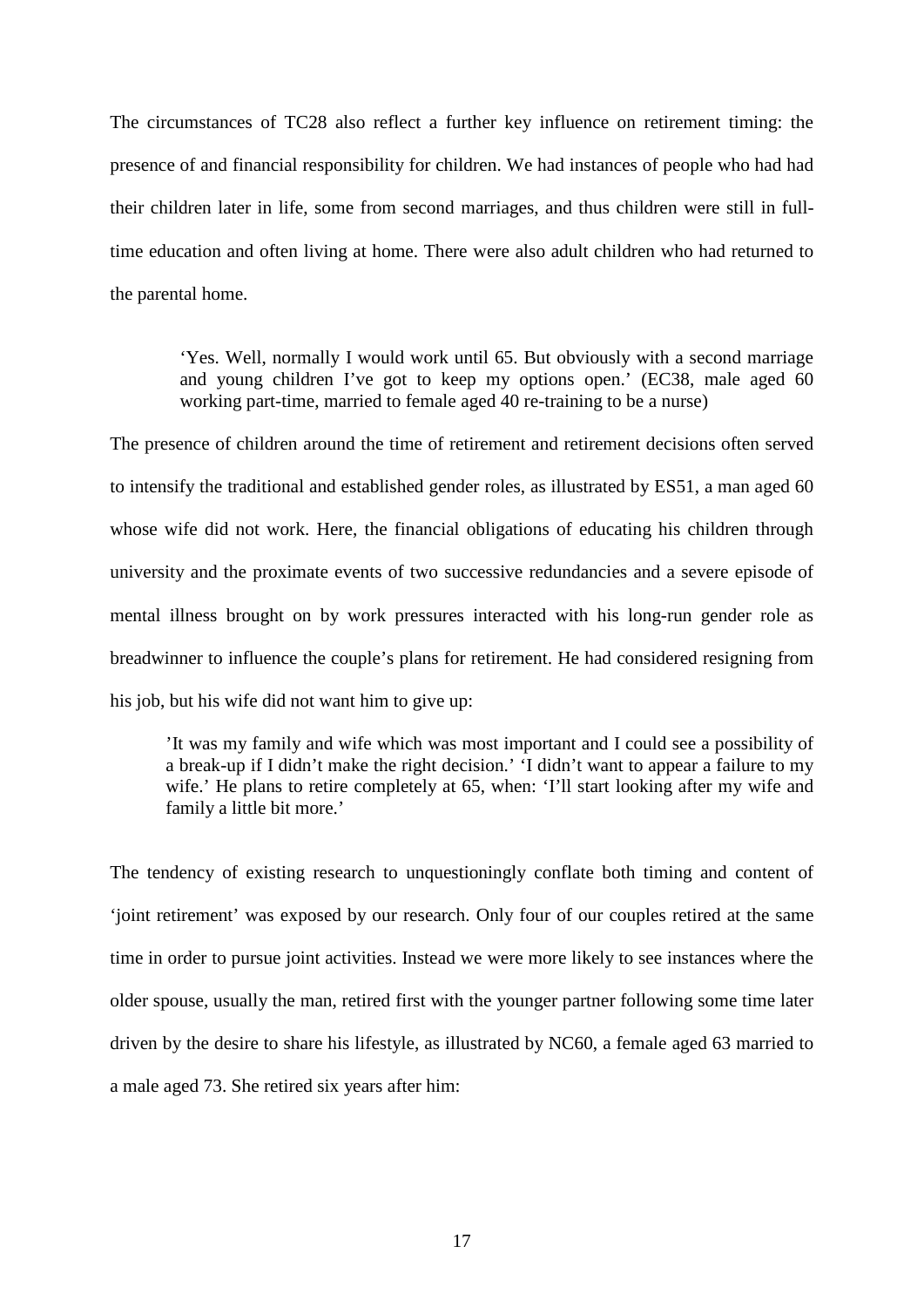**Her**: I was quite happy going to work. The only thing was… I had to finish because we go on holiday a lot and of course working for somebody you can't just say well I'm going on holiday in a few weeks.

**Him**: I could go because I was retired and...

Her: Yes. So it was tying us down really.'

On the other hand, another group of six couples articulated that although they might retire together, it would not be for the purposes of 'shared leisure'. Instead they emphasised the attraction of separate activities, both as a positive feature of retirement and as a survival strategy for their relationship. For example, NC63 (female aged 60 married to male aged 61) observed that that most of their family and friends are divorced while they have been married for 36 years, 'so perhaps our lifestyle us not meeting all that regular (sic), has contributed'. Another couple (NS73) were adamant that they: 'wouldn't want to retire together as it's good to have a bit of separation.'

Even those that said they had retired to spend more time together, on further questioning often undertook quite different activities. For example, both the husband (aged 59) and wife (aged 58) in EC35 maintained that they had joint interests and had retired to pursue joint activities, especially travel. However as the interview progressed, it emerged that he was focusing on house improvements while she resented him intruding into 'her' kitchen: 'I think that maybe we can get a bit on top of each other'. He reflected that the reality of their retirement might be more separate than their abstract plans:

> I keep saying there are things that I want to do and I know [name of wife] is a bit reticent about doing them, so at some point I'll have to say "well, no I'm going to do that, I'm going to do the West Highland Way and if you're… you know, you can either come or…" I don't see why either of us should hold ourselves back because the other party doesn't want to do something.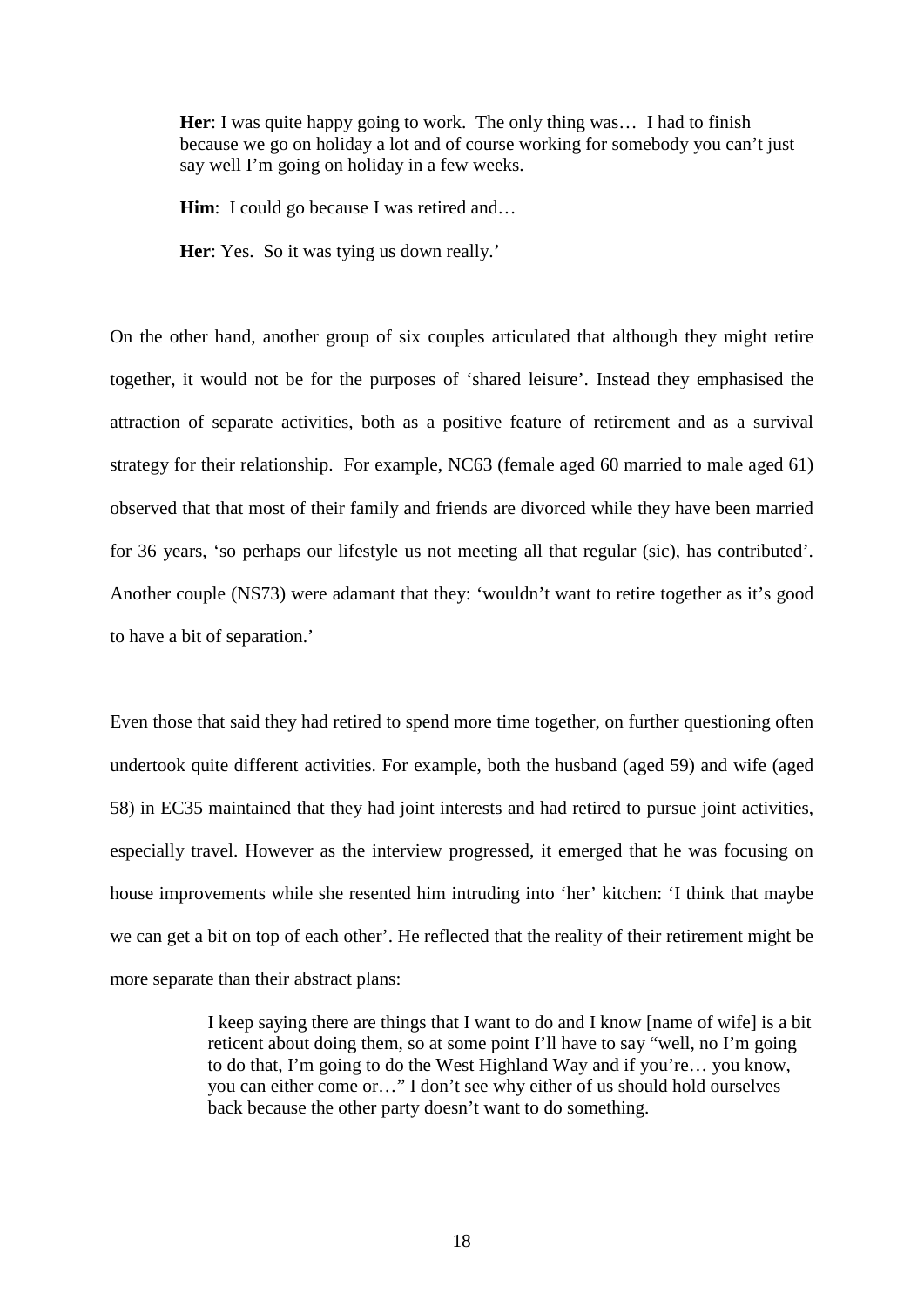In summary, in our sample, actual or expected joint retirement timing was less prevalent than has been found in previous research, and was characterised by two different sets of circumstances: either the domination of the male breadwinner's circumstances and decisions; or a passive drift from benefits into retirement. Among the majority of the sample, it initially appeared that men followed market-driven pathways and women followed domestic pathways into retirement. However, more in-depth analysis showed how, for both sexes, the market and domestic spheres overlapped, with women commonly being influenced by (lack of) job satisfaction and men responding to changing domestic circumstances, e.g. adult children returning to the family home. Finally in this section, our analysis revealed that joint timing of retirement may differ substantially from joint activities in retirement.

#### *Meaning of retirement*

In the sample as a whole there was no great appetite for working 'longer', i.e. most people had either retired or wished to retire by State Pension Age (65 for men and 60 for most of the women in the sample). The most common conceptualisation of retirement both amongst those who were already retired and those who were still working was freedom, most notably freedom from time deadlines and work pressures. Although many explicitly acknowledged that their financial freedom would be curtailed, they saw this as a sacrifice they were willing to make. It was clear that notions of freedom were highly gendered. The ways in which our respondents talked about retirement mirrors other qualitative research which demonstrates the range and complexity of meanings which people attach to 'retirement' (see Sargent, et al, 2011).

Many of the men felt that they had earned their retirement and were looking forward to spending more time with their families – time they had missed during their working careers.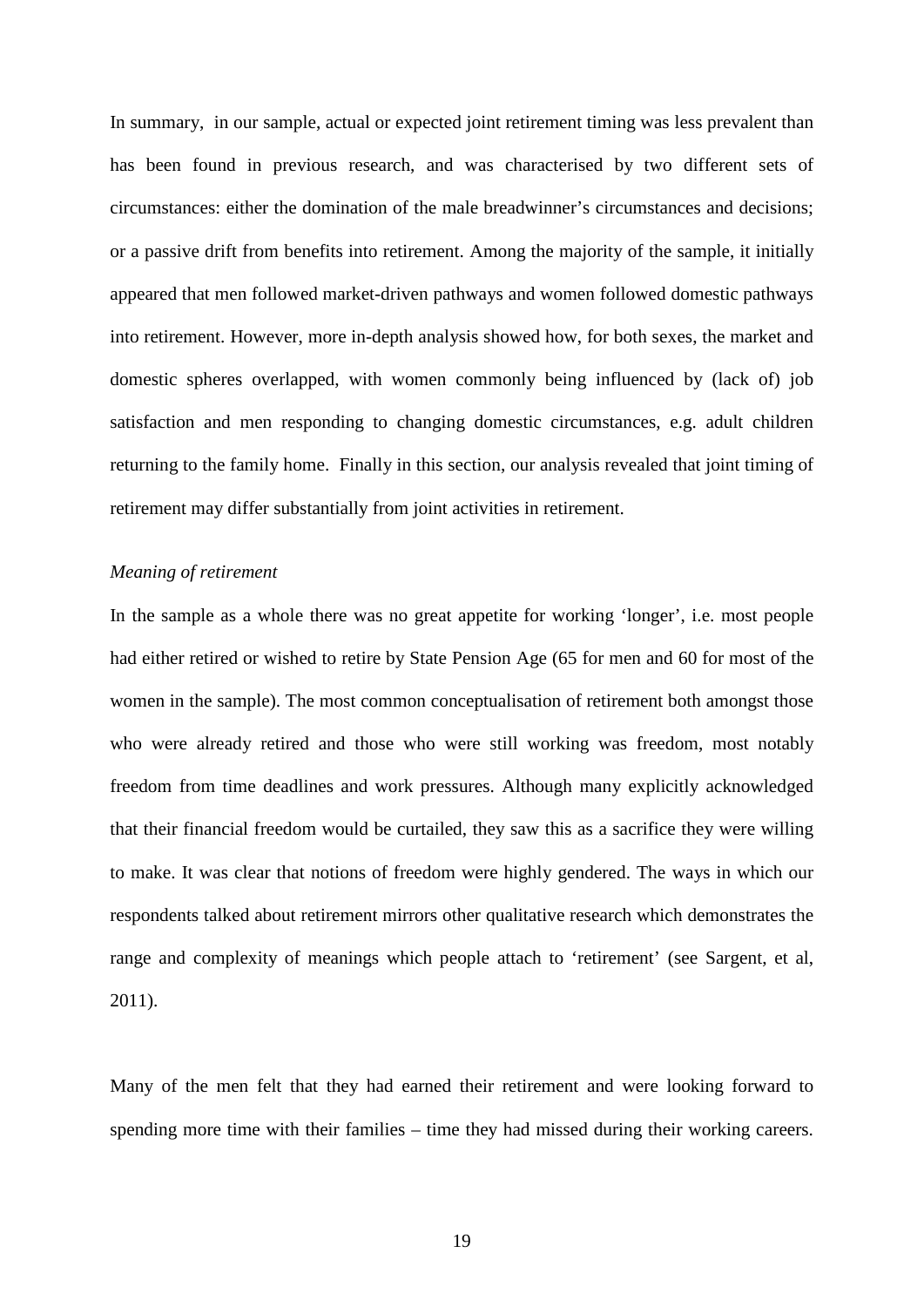Retirement was viewed as a 'reward'. Interestingly some women felt rather competitive about

this – they too want this reward.

'I'm not letting him retire without me retiring.' (NS69, female aged 51 married to male aged 54 . She had a history of flexible working, often combining several evening and weekend jobs with raising her children.)

Men were markedly more likely to articulate retirement as freedom to pursue hobbies and

life-long interests, whereas women were much more likely to speak about freedom from

juggling caring and other domestic work with paid work.

'I've got more time to cook. You've got all the time in the world to do your shopping. Washing, ironing, you don't plan it the night before, you do it when you feel. I don't have to rush for anything any more.' (ES52, female aged 56 married to male aged 60. She has a history of part-time working around childcare and caring for her elderly parents. He is semi-retired, working mornings only and playing golf in the afternoons.'

'Retirement to me is not having to get up early, being able to do housework during week, seeing friends and…caring for my husband. (ES45, female aged 64, married to male aged 82 and recently retired)

Thus for women, retirement meant a freedom from one part of their gender contract, that of combining paid work and domestic commitments, the 'hard work' described by TC28 above. Nonetheless, it also frequently entailed an intensification of their caring and domestic commitments.

'Housewives never retire'! (EC33, female aged 62 married to male aged 63)

This insight calls into question the 'leisure' aspect of 'shared leisure'. It shows how the different nature of women's 'work' was reflected in their approach to retirement – many did not feel retired, as they were continuing to honour their caring responsibilities – for parents, partner, or most frequently in our sample, for grandchildren.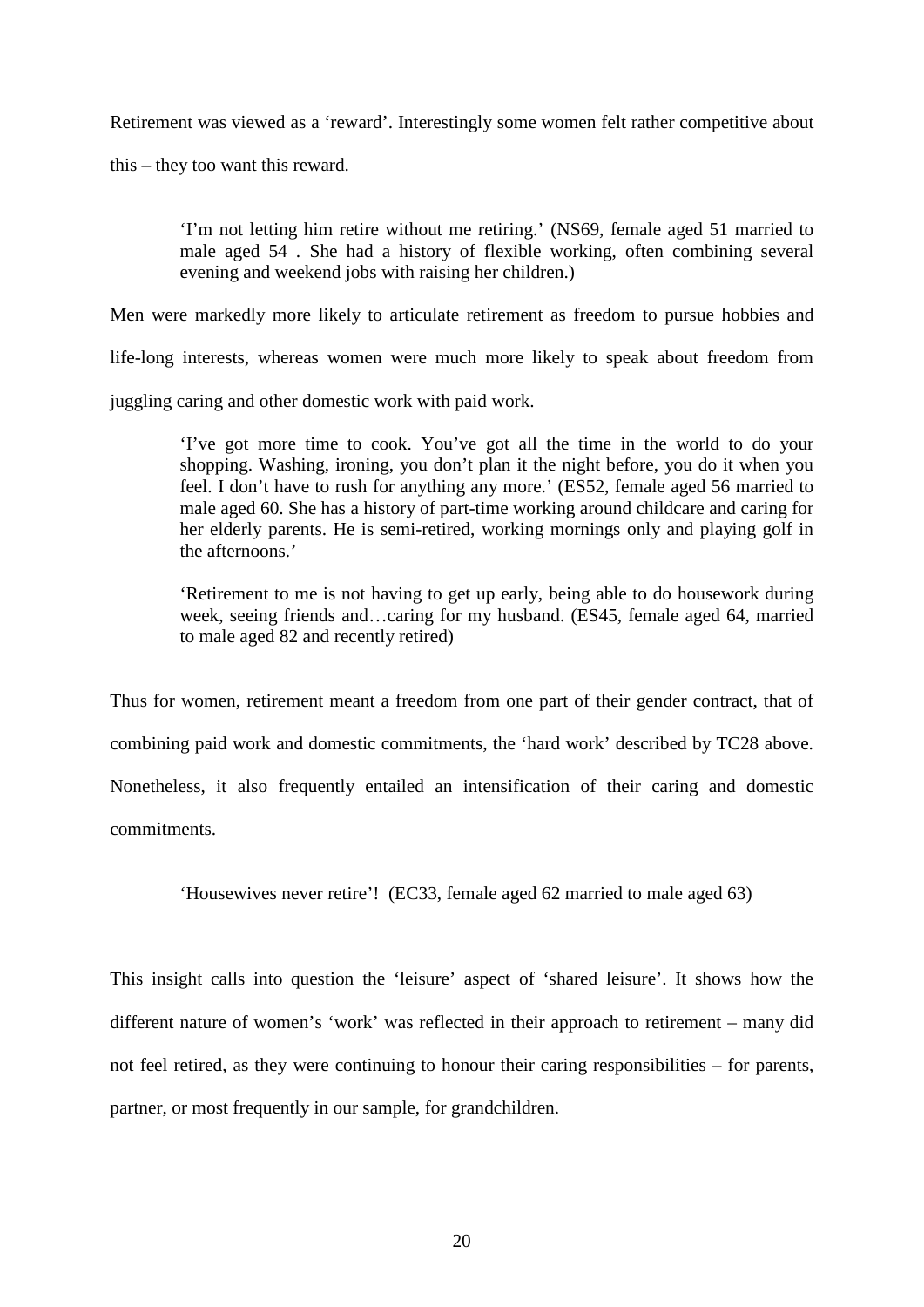The reason I don't work is because I'm busy looking after other people, you know, him [her husband] and the grandchildren.' (TC5, female aged 63, married to male aged 67. She described herself as 'semi-retired' and delivers free newspapers one day per week.)

The concept of retirement had a very different meaning for couples who were long-term unemployed or economically inactive. Retirement was viewed as 'no difference to what it is now. I've already retired; we're both retired' (TC4, female aged 51 caring for her partner aged 37, both not working because of ill-health) or 'just another notch on the dowell' (TC3, female aged 58 caring for husband aged 50).

#### *Retirement planning*

Not surprisingly, given the variety of circumstances and contexts experienced by our couples, planning for retirement was rather varied. At one end of the spectrum, retirement planning was incorporated into day-to-day household planning discussions: 'It's such an ongoing thing, we discuss it quite frequently you know.' (EC38). On the other hand, there was also evidence of a much more passive approach, which was seen among two quite distinct egalitarian groups: those where both partners were working, e.g. TC26: 'We'll just gradually say, it's a lovely day today, we'll go for a walk [instead of working].' (Female aged 59 married to male aged 58, both self-employed); and those where both partners were long-term unemployed or economically inactive. Relating to the notion of joint retirement, it was clear that evidence of joint decision-making was very often separate from joint retirement timing or preferences for joint activities in retirement.

Responsibility for financial planning for retirement was often highly gendered, reflecting long-run gender contracts and roles. Women, as part of their domestic role, more often had the primary responsibility for the household financial planning and decisions. However, it was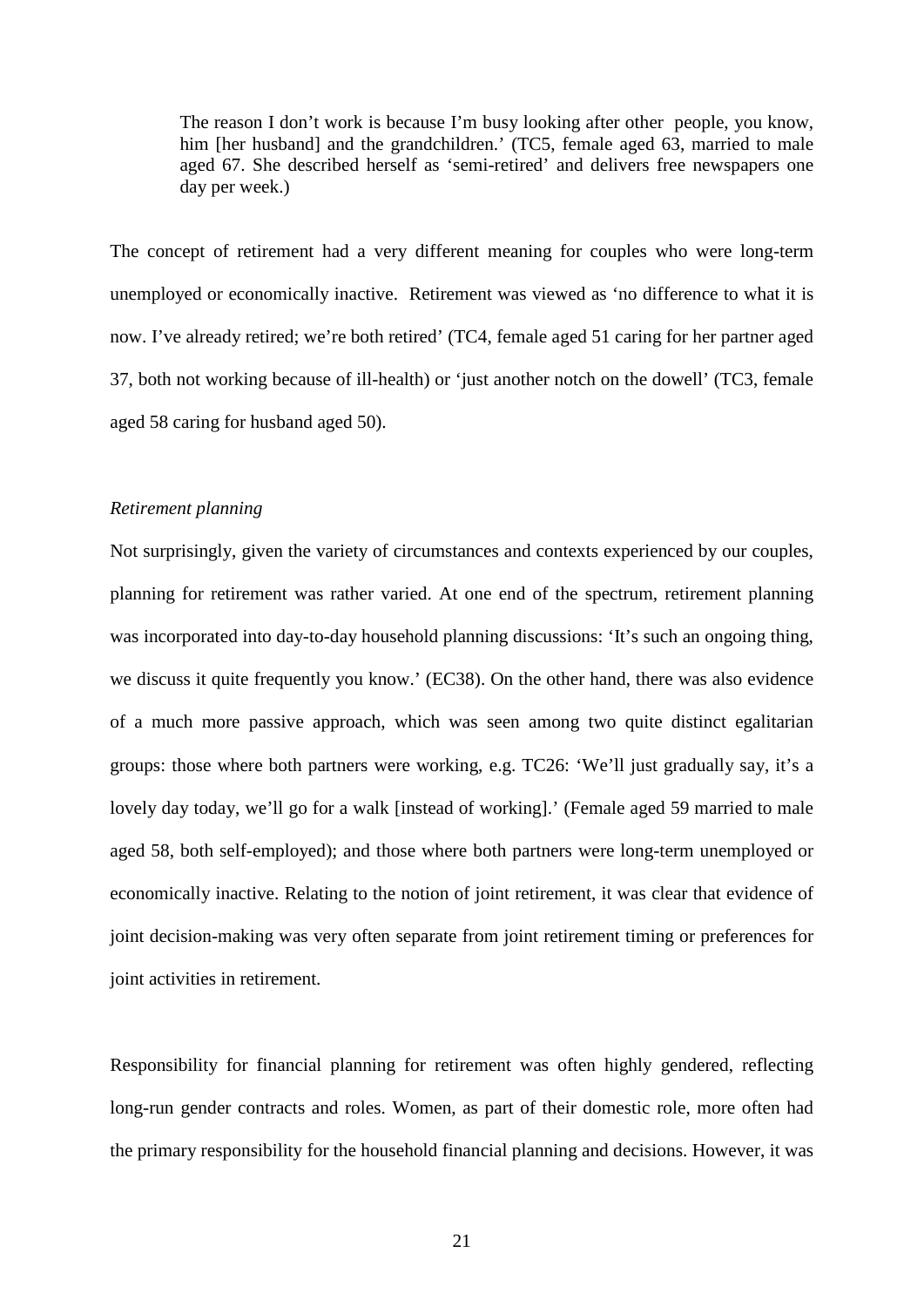striking that pensions were seen as separate from that, as part of the male's 'world'. This separation can be illustrated by NS76, where the wife (aged 51) had retired from her part-time banking job. Her husband (aged 57) still worked full-time in IT. She recounted how, although they discuss financial decisions, she looks after their household finances, as 'I've always been in banking he knows I'm quite astute.' However, when the interview proceeded to asking her about their financial plans for retirement, the response was rather different. She admitted to knowing very little about financial arrangements:

'I just freeze at the very word pension. …My husband's had this man come to talk about pensions, and I just don't know what they're talking about.'

'I'm just hoping my husband will have something in his pot to keep us going.' I've given him 5 years…you know….to sort himself out in 5 years.'

Retirement planning could be altered very rapidly by proximate events. This was seen most often in relation to finance and heath. Around half of our couples had experienced financial turmoil which substantially reduced the value of their pensions and therefore overturn their retirement plans.

'I mean we've tried to save some money over the years specifically as a buffer zone for when he did retire. I mean what plans we had were scuppered, you know, when this war happened and all the exchange rate went down because suddenly it was index linked. We've been so discriminated against because over the years we tried to save something. You know I wouldn't advise anybody to save any money nowadays.' (TS22, female aged 55, married to male aged 60, both looking for work)

Often, this financial instability coincided with other proximate events, most frequently illness, to substantially question the taken-for-granted domestic contexts and gender roles. In NS81, the husband (aged 60) recounted how the sudden onset of debilitating ill-health of his wife, coupled with the declining value of his pension, changed everything. He had envisaged retirement as 'financially comfortable and lots of travelling', but recounted how his plans changed as 'now there isn't a wife to help. It's me on my own.' His decision to retire had to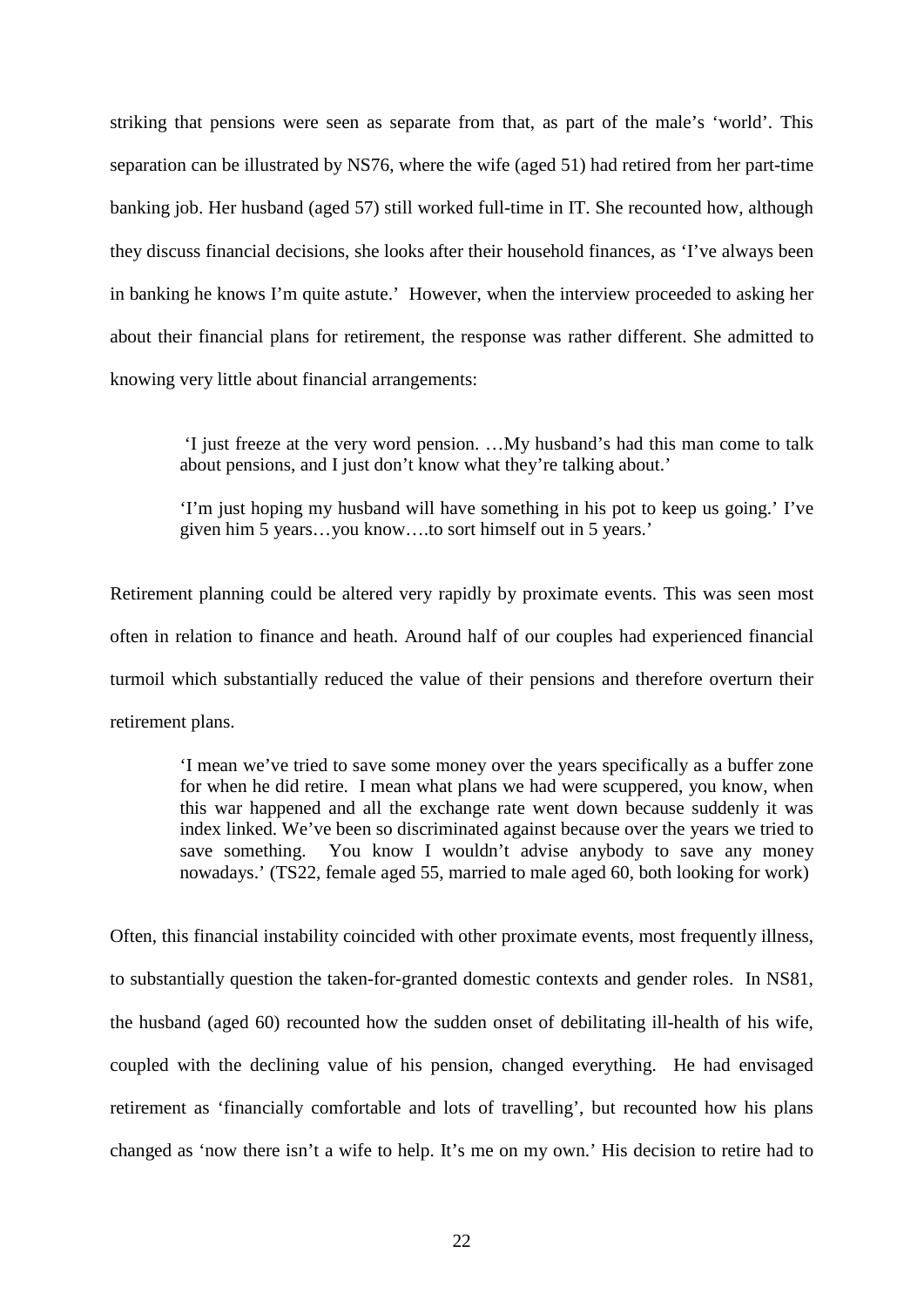be taken by him alone and financially he was now looking into selling their house and downsizing in order to fund her medical care.

However, for many couples, although finance was obviously important to their retirement plans, it was not the driving concern: 'We'll just sit down and work it out quite sensibly…we've been through stages before where we've very little money and we've survived, you know, so we should be able to do it again.' (NC66, male aged 65 married to female aged 64. She works part-time; he is self-employed after successive redundancies).

It was clear that, where it existed, the scope of employer advice and support for retirement largely ignored the domestic context, being almost wholly limited to financial issues: 'No advice at all on retirement. Lots of advice on pensions.' (ES48, male aged 63 about to retire). Overall, employer support was reported only by a minority of respondents, mainly men, and more in the public than in the private sector.

#### **Discussion and conclusions**

Our analysis advances our understanding of retirement trajectories by theorising them not as the outcome of individual decision taking but as the playing out of household divisions of market and domestic work in the context of long run gender contracts and unanticipated proximal shocks. We found that the divisions of labour between market and family work within households had a profound impact on retirement timing, meaning and planning. Further to this, traditional gendered divisions of labour in which women largely occupy domestic spheres and men predominate in market spheres led to differences in the experience and understanding of women and men. The impact of proximal shocks, such as redundancy or the sudden onset of ill health, could serve to reinforce existing gender roles in some cases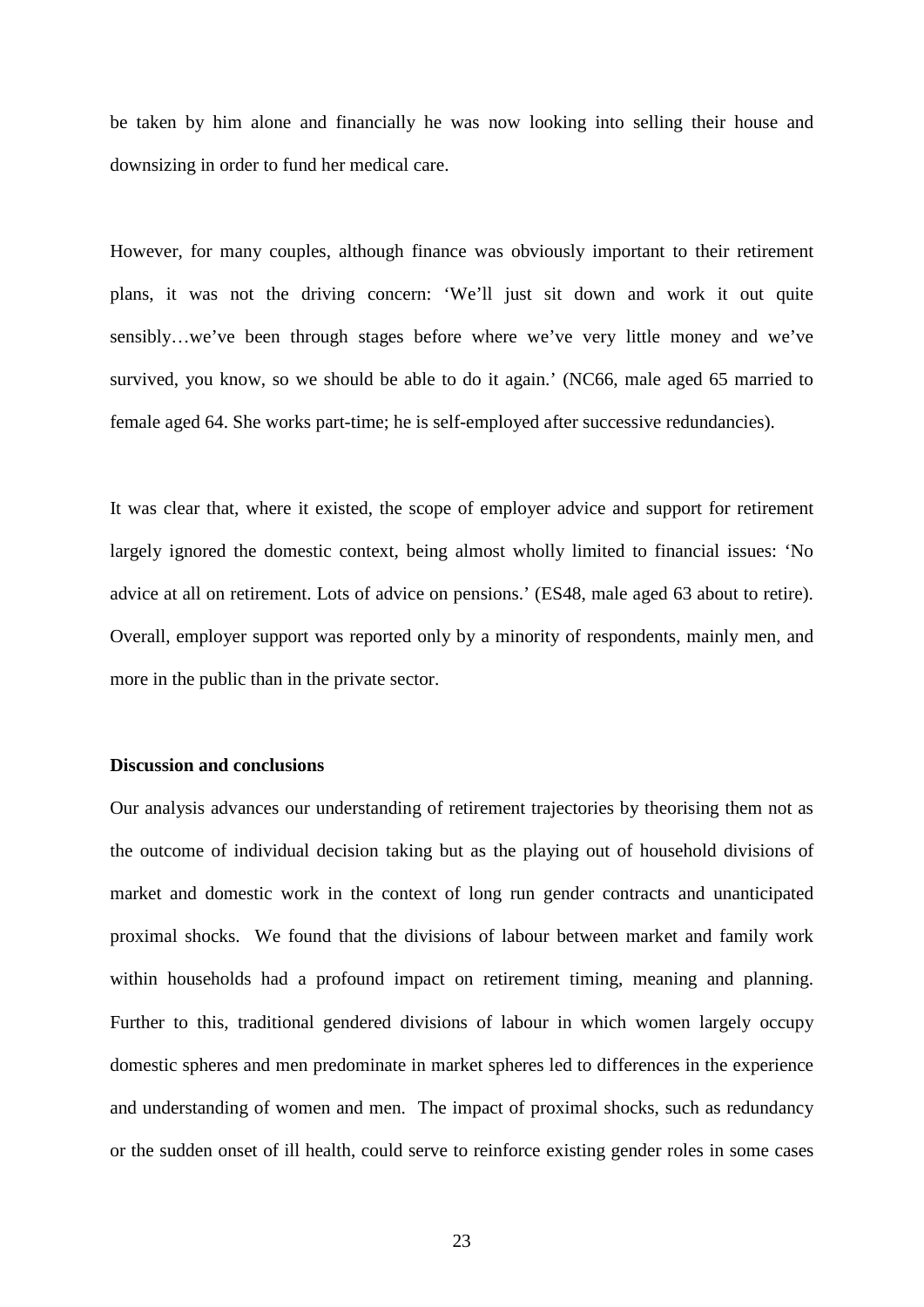whilst in others it demanded that they were modified, or even reversed. This finding echoes work by Lee and colleagues (e.g. Lee et al, 1996) on voluntary turnover, which shows that 'shocks' (both positive and negative) may influence the 'script' of the decision to quit as well as the mechanism for doing so. Our data have also provided a more nuanced understanding of joint retirement than we derive from existing survey research. We can differentiate between joint planning and decision-making, joint timing and joint activities, any one of which might exist in the absence of others. The last of these has largely been denoted as 'shared leisure' in the existing research (Blau, 1998). Our research would question to what extent sharing takes place, and also problematises the notion of leisure as a highly gendered term which serves to ignore the reality of retirement for many women within couples.

Our sample was not broad or large enough to develop a segmented analysis of family types. Moreover, we have to bear in mind that only a minority of our couples were retired; most were projecting forward rather than explaining current status. Nonetheless, the domestic context proved a very useful lens for capturing the interplay between long-run factors and temporally proximate issues, and the interactions between the domestic and work spheres which survey based research may find more difficult to interrogate. This facilitates insight into policies being proposed or adopted in the UK (and elsewhere) to encourage people to work longer, delay retirement and to increase their savings for retirement. Based on our findings here, we would question some of the underpinning assumptions and thus the likely success of the approaches as they are currently framed.

First, much of the policy rhetoric surrounding the extending working lives agenda (DWP, 2002, DWP 2006) emphasises choice on the part of the individual older worker. We have argued elsewhere that this 'choice' may be constrained by a range of structural and attitudinal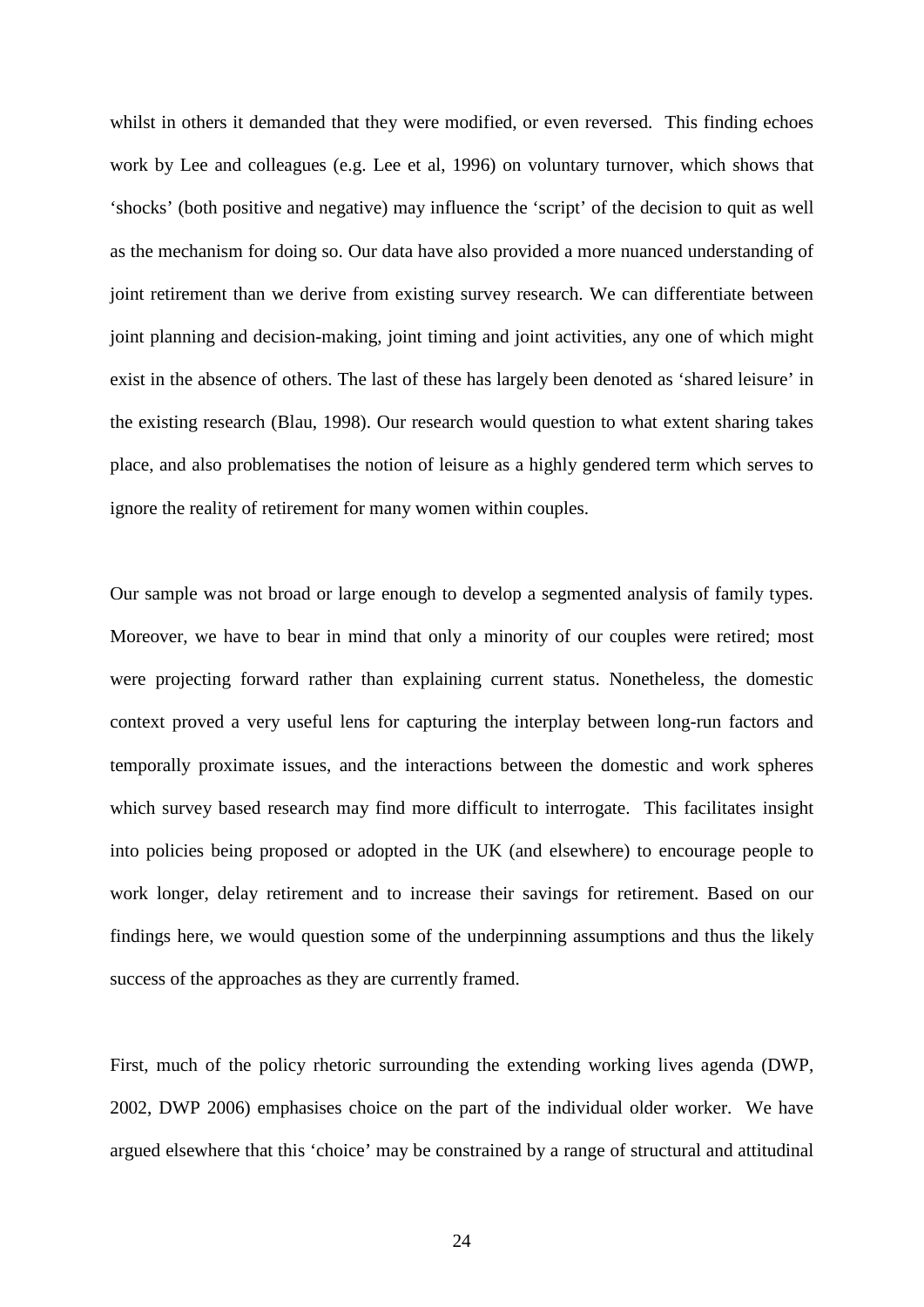factors, e.g. questioning whether employers actually want to employ older workers (Loretto and White, 2006). In this study a number of respondents had been affected by redundancy or restructuring, amplifying that 'choice' to continue working is not always available. Our findings add further understanding, by demonstrating that decisions over when and how to retire are rarely the choice of individuals. Instead they reflect their domestic context and the interaction of temporal and long-run factors associated with partnerships, families, health and gender roles. Exhortations from government for people to extend their working lives need to recognise more clearly the very real limitations people face with respect to labour market, health and caring issues.

Second, we maintain that examining retirement behaviours through the domestic context reveals the limitations to the notion of conscious retirement planning. Our analysis has indicated how dynamic the factors affecting retirement decisions are: relationships within couples can be changed by external shocks or unanticipated events such as redundancy or illhealth, while in other couples such upsets may reinforce their traditional way of coping with things. The fact that situations can change over time has implications for the view of retirement as a discrete event. Moreover, as our findings also illustrated, the very notion of retirement is challenging for those who have not had a consistent relationship with the labour market, either through concentration on domestic tasks or by virtue of unemployment or incapacity. These factors may partly explain the lack of active retirement planning identified in other research.

A focus on the domestic context also leads us to question the primacy of financial issues in determining retirement timing. A common assumption is that people will work longer as they cannot afford to retire. However, our study has shown that finance, while important, was only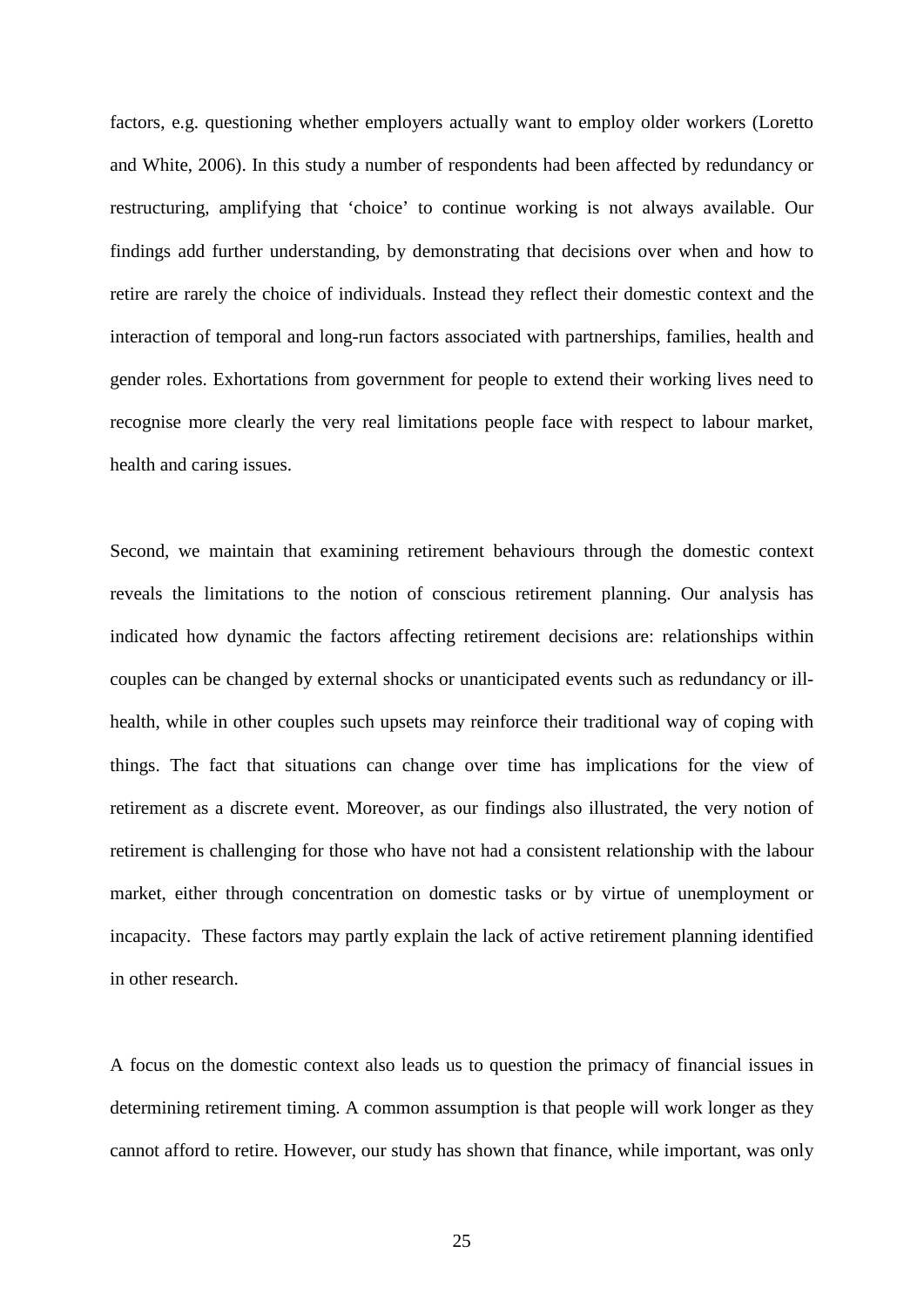one factor in couples' decision-making, and was often over-ridden by other aspects of the domestic context, such as health problems, caring responsibilities or long-term divisions of work between spouses. Again, this in turn acts to restrict a rapid change in people's behaviours.

Third, our research highlights a disconnect between how couples think about and approach retirement as compared to the current focus and practice of retirement planning. Our findings have shown that the timing, nature and meaning of retirement among couples was characterised by highly complex and dynamic interactions between domestic and work contexts. This was in stark contrast to the portrayal of retirement planning which more often separated the two 'worlds', e.g. by viewing financial planning for retirement as a 'work' issue. This insight suggests that information and advice on retirement planning could focus on the household, recognising that these issues are typically subject to dialogue and negotiation between couples and recognising that retirement is not gender-neutral. Very few of our respondents had received pre-retirement advice from their employers: those who had tended to be males, working in the public sector, and the advice had mainly focused on financial provision for retirement. Our findings point to opportunities to widen the scope of employer initiatives, as advice on pre-retirement planning, pensions and other financial matters may be more useful if focused around the household, taking into account the interplay between the work and domestic contexts.

The UK is undergoing radical reform to workplace pensions (DWP, 2011), with plans to introduce mandatory workplace pensions for most workers starting from 2012. Employers will be under an obligation to offer a pension, and employees (subject to a minimum salary threshold) will be automatically enrolled. Much faith is being placed in the belief that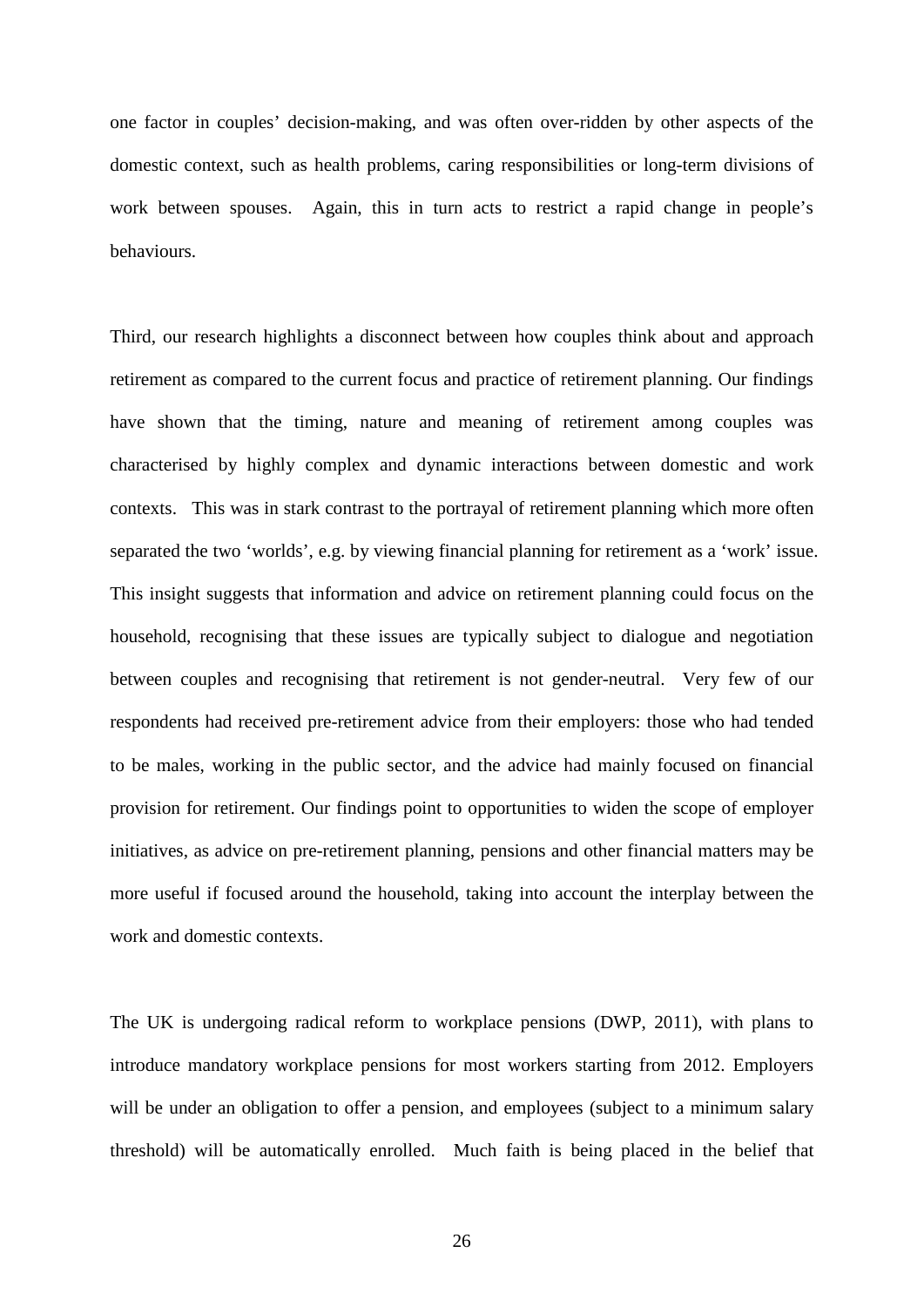individual apathy will keep people from opting out. However experience from similar initiatives in Australia, Canada and Norway would suggest that this faith may be overstated (Collard and Moore, 2010), and there are concerns that UK employees will opt out of the schemes in response to more immediate financial priorities. A more nuanced understanding of the domestic context for retirement, in particular the ways in which long-run gender contracts interact with temporally proximate factors, could feed into information campaigns to encourage the success of these new schemes. Encouraging employees to think of the new pensions offerings in terms which make sense to them and the way they live their lives, instead of harking back to the individual and de-gendered 'adult worker', may be fruitful.

Fourth, if women and men typically take different pathways into retirement, as demonstrated in our sample, messages about the implications and desirability of extending working life may need to be framed differently for female and male audiences. Married women are more likely to give social reasons for intending to carry on working whereas men are more focused on the financial dimension. Job quality and job satisfaction also emerged from our sample as important incentives to carry on working, especially among women. These factors may be particularly pertinent for Government agencies tasked with encouraging people to find work and for employers who are coming to terms with the implications of the abolition of the default retirement age for managing their older workers' careers.

This study focused on people currently over 50, who in comparison to subsequent cohorts typically had fewer years in formal education and are less qualified. Female participation rates have continued to increase and there is evidence that women return to work more quickly after the birth of children now than their mothers did (Dex et al, 2008: 65). It is therefore important to consider the extent to which we have captured the household behaviour of a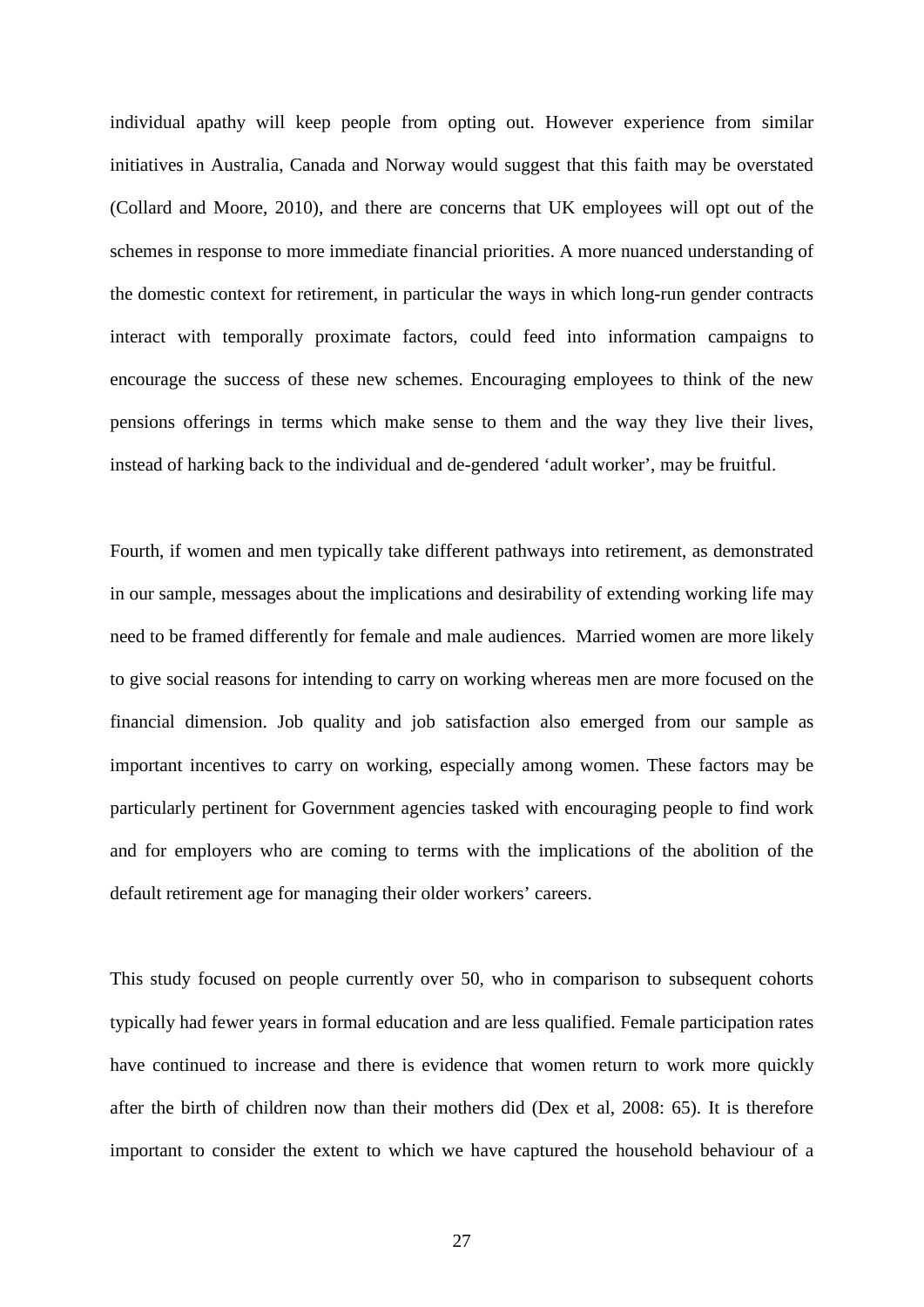particular generation who are being replaced by couples with different labour market profiles and attitudes. Whilst educational opportunities for women will mean that there are likely to be more dual career couples in the future, and there is evidence for attitude change towards a more egalitarian view of gender relations, the changes should not be overstated (Scott, 2008). In the UK case at least, rates of part-time working are still high even amongst younger aged women, and pension holding amongst women still lags behind that of men (Dex et al, 2008; McRae, 2008) suggesting that the modified male breadwinner model is alive and well (for a similar conclusion about the Australian case see Craig and Mullan (2009). Whilst it would be remiss to ignore cohort differences it is also important not to exaggerate them. Our findings also highlight that attitudes and behaviours towards retirement and pensions cannot be entirely contained within a cohort, but may be transmitted across generations. This was most notable where interviewees related how they had advised younger family members or younger colleagues against investing in pensions because of their own negative experience. This intergenerational transmission of ideas about retirement would also merit further research, as would an expansion of focus to consider those who are single, especially widowed or divorced, and those in same-sex partnerships.

What are the implications of our study and focus for reinventing retirement? Ironically, our findings lead us to caution against a rapid change in retirement behaviour, at least in the UK. Our research points to an evolution, not a revolution, in retirement. The average age of retirement in many countries has been increasing modestly in recent years (OECD, 2006) and looks set to increase yet further, with government policies and financial exigencies in particular encouraging later retirement. Despite these powerful and relatively swift changes, we would maintain people's domestic contexts, developed and evolved over a much longer time period, play a pivotal role in shaping their attitudes, aspirations and decisions regarding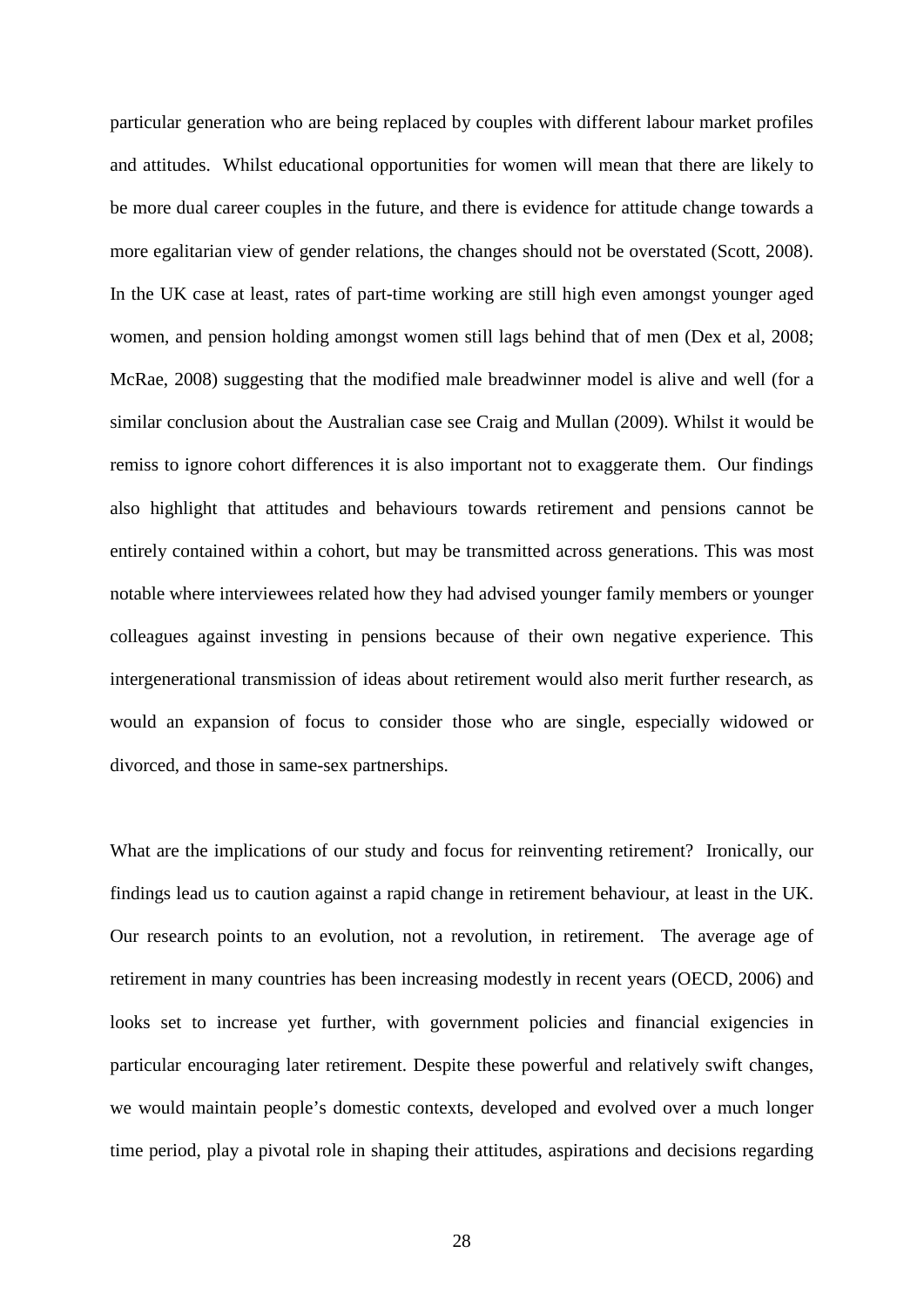retirement, and that a fuller appreciation of the reality of the contexts in which people retire is needed in order to better understand retirement behaviour now and to predict how it may change into the future.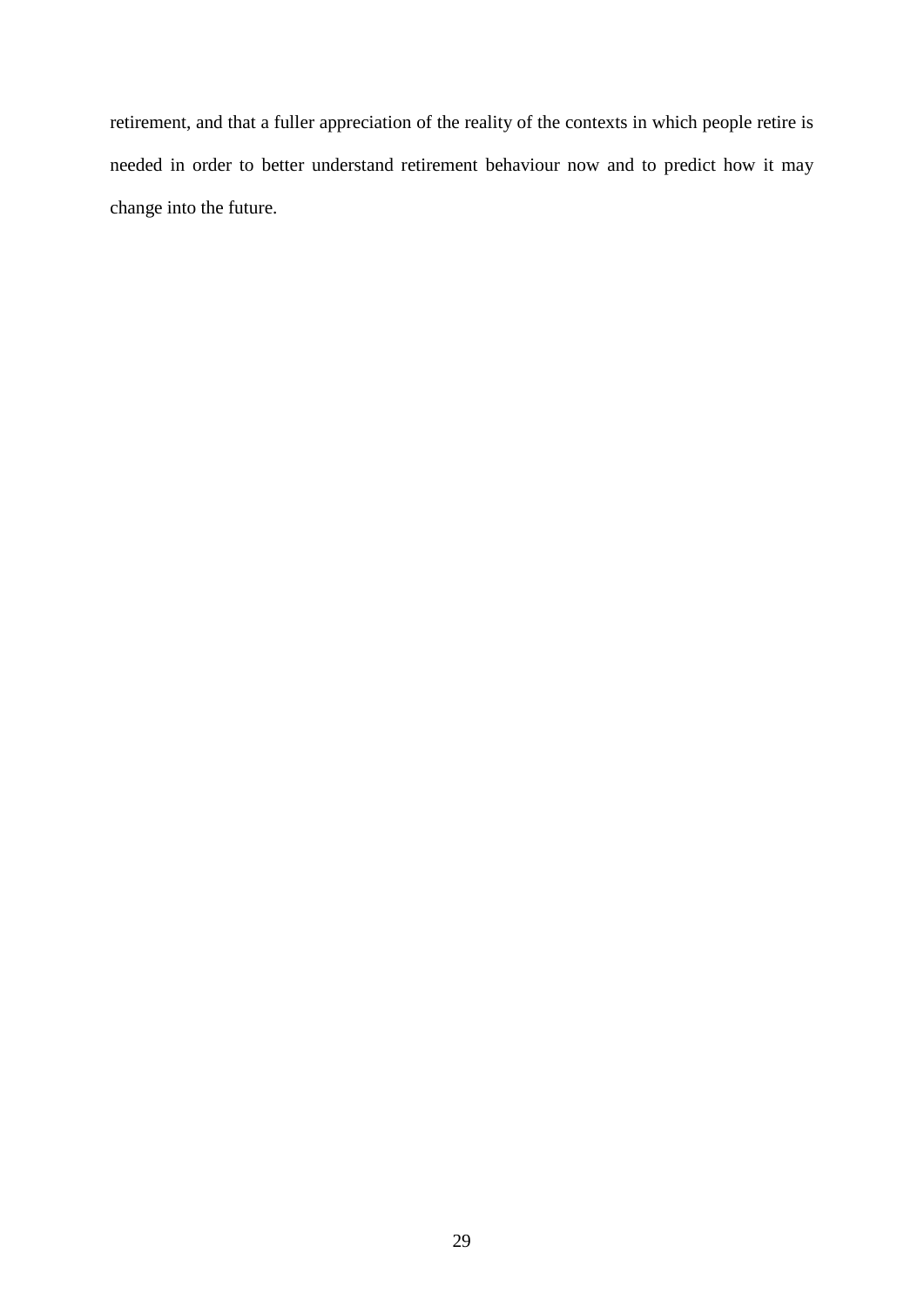#### **References**

Arthur S (2003) *Money, choice and control.* Bristol/York: Policy Press/Joseph Rowntree Foundation.

Banks J and Tetlow G (2008) Extending Working Lives. In: Banks J, Breeze E, Lessof C and Nazroo J (eds) *Living in the 21st century: older people in England: The 2006 English Longitudinal Study of Ageing (Wave 3).* London: Institute for Fiscal Studies, 19-56.

Blau DM (1998) Labor Force Dynamics of Older Married Couples. *Journal of Labor Economics* 16 (3): 595-629.

Blossfeld H-P and Drobnič S (2001) Theoretical Perspectives on Couples' Careers. In Blossfeld H-P and Drobnič S (eds) *Careers of Couples in Contemporary Society*. Oxford: Oxford University Press, 16-50.

Blossfeld H-P and Buchholz S (2009) Increasing Resource Inequality among Families in Modern Societies: The Mechanisms of Growing Educational Homogamy, Changes in the Division of Work in the Family and the Decline of the Male Breadwinner Model. *Journal of Comparative Family Studies* 40 (4): 603-616.

Brown P and Vickerstaff S (2011) Health Subjectivities and Labor Market Participation: Pessimism and Older Workers' Attitudes and Narratives Around Retirement. *Research on Aging*, 33 (5): 529-550.

Collard S and Moore N (2010) *Review of International Pension Reform*, Department for Work and Pensions Research Report No. 663. London: DWP.

Craig L and Mullan K (2009) The Policeman and the Part-Time Sales Assistant: Household Labour Supply, Family Time and Subjective Time pressure in Australia 1997-2006 *Journal of Comparative Family Studies* 40 (4): 547-561.

Crompton R (2006) *Employment and the Family The Reconfiguration of Work and Family Life in Contemporary Society.* Cambridge: Cambridge University Press.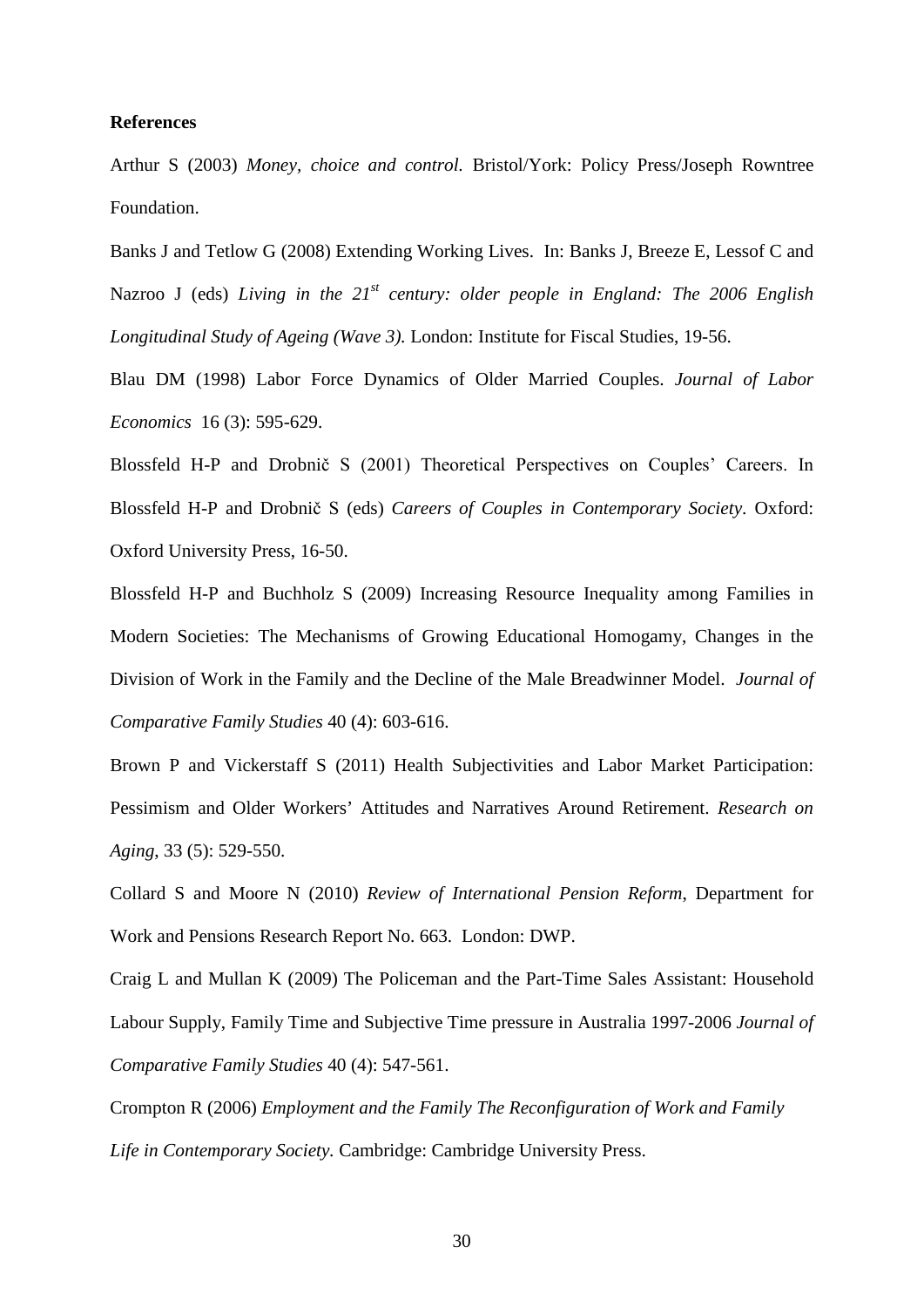Department for Work and Pensions (DWP) (2002) Simplicity*, Security and Choice: Working and Saving for Retirement*. London: DWP.

DWP (2006) Security in Retirement: Towards a New Pensions System. Cm6841, London: DWP.

DWP (2011) *Automatic Enrolment and Workplace Pension Reform – the facts.* Available at: http://www.dwp.gov.uk/docs/auto-enrol-and-wpr-the-facts.pdf

Dex S, Ward K and Joshi H (2008) Changes in women's occupations and occupational mobility over 25 years. In: Scott J, Dex S and Joshi J (eds) *Women and Employment: Changing Lives and New Challenges.* Cheltenham: Edward Elgar, 54-80.

The Economist (2009) Special Report on Ageing Populations. *The Economist* 27 June.

Emmerson C and Tetlow G (2006) Labour market transitions. In: Banks J, Breeze E, Lessof C and Nazroo J (eds) *Retirement, health and relationships of the older population in England:* 

*The 2004 English longitudinal study of Ageing (Wave 2)*. London: Institute for Fiscal Studies, 41- 82.

Everingham C, Warner-Smith P and Byles J. (2007) Transforming retirement: Re-thinking models of retirement to accommodate the experiences of women. *Women's Studies International Forum* 30: 512-522.

Ginn J and Arber S (1991) Gender, class and income inequalities in later life. *British Journal of Sociology* 42 (3): 369-396.

Ginn J and Arber S (1993) Pension Penalties: The Gendered Division of Occupational Welfare. *Work Employment and Society* 7 (1): 47-70.

Ginn J, Street D and Arber S (eds) (2001a) *Women, Work and Pensions International Issues and Prospects.* Buckingham: Open University Press.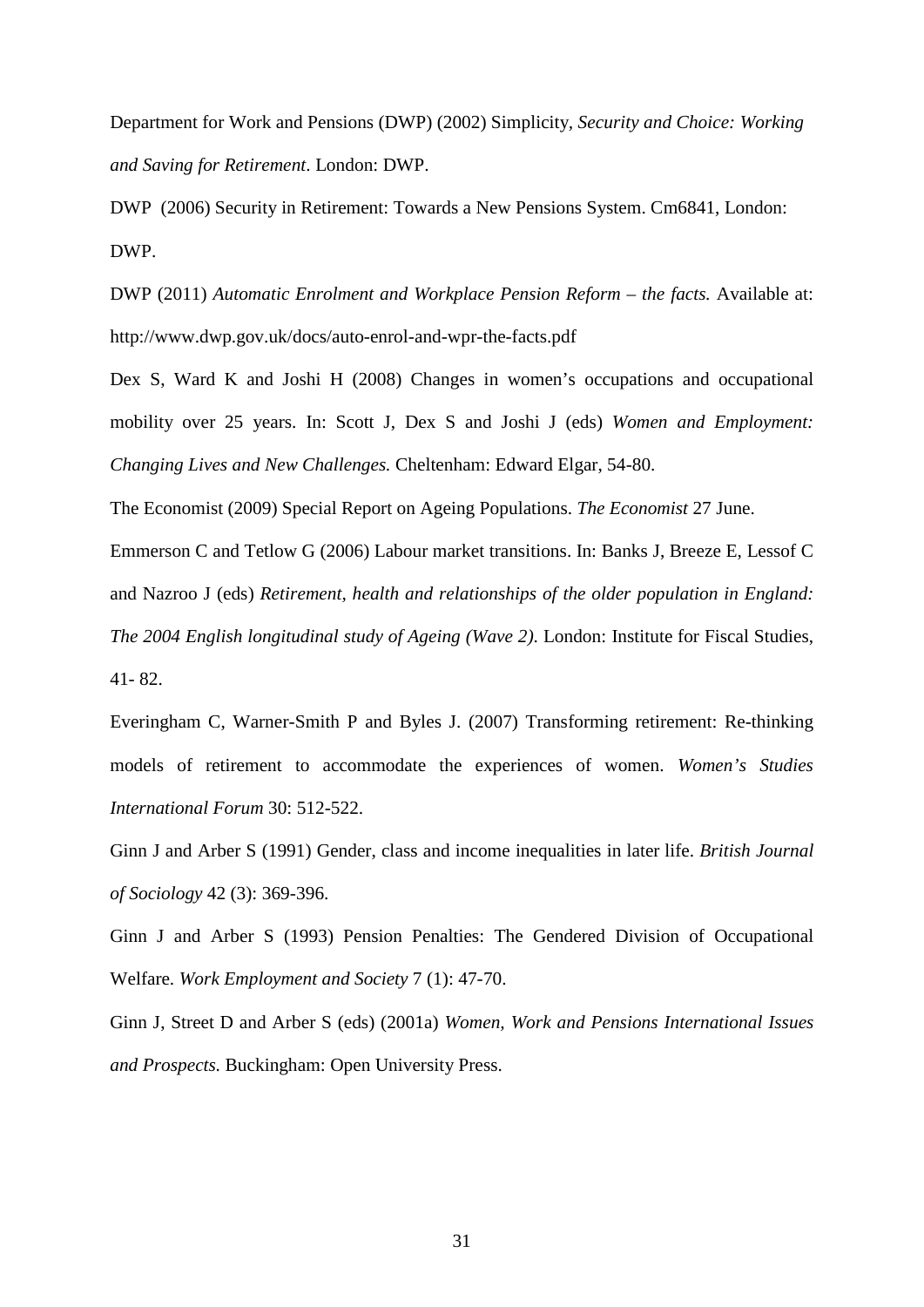Ginn J, Street D and Arber S (eds) (2001b) Cross-national trends in women's work. In Ginn J, Street D and Arber S (eds) *Women, Work and Pensions International Issues and Prospects.* Buckingham: Open University Press, 11-30.

Gustman AL and Steinmeier T (2009) *Integrating Retirement Models.* National Bureau for Economic Research Working Paper Series 15607. Available at: [http://www.nber.org/papers/w15607.](http://www.nber.org/papers/w15607)

Harkness S (2008) The household division of labour: changes in families' allocation of paid and unpaid work. In Scott J, Dex S and Joshi H (eds) *Women and Employment Changing Lives and New Challenges.* Cheltenham: Edward Elgar, 234-267.

Henretta JC, O'Rand AM and Chan CH (1993) Joint Role Investments and Synchronization of Retirement: A Sequential Approach to Couples' Retirement Planning. *Social Forces*, 71 (4): 981-100.

Hillbourne M (1999) Living together full-time? Middle class couples approaching retirement. *Ageing and Society* 19 (2): 161-183.

Ho J-H and Raymo JM (2009) Expectations and Realization of Joint Retirement Among Dual-Worker Couples. *Research on Aging* 31 (2): 153-179.

HM Government (Directgov) (2012)

[http://www.direct.gov.uk/en/Pensionsandretirementplanning/StatePension/DG\\_4017919](http://www.direct.gov.uk/en/Pensionsandretirementplanning/StatePension/DG_4017919) accessed 16th March 2012.

Humphrey A, Costigan P, Pickering K, Stratford N, and Barnes M (2003) *Factors affecting the labour market participation of older workers.* Department of Work and Pensions Research Report No. 200. Leeds: HMSO.

Jones IR, Leontowitsch M and Higgs P (2010) The Experience of Retirement in Second Modernity: Generational Habitus among Retired Senior Managers. *Sociology* 44 (1): 103-120.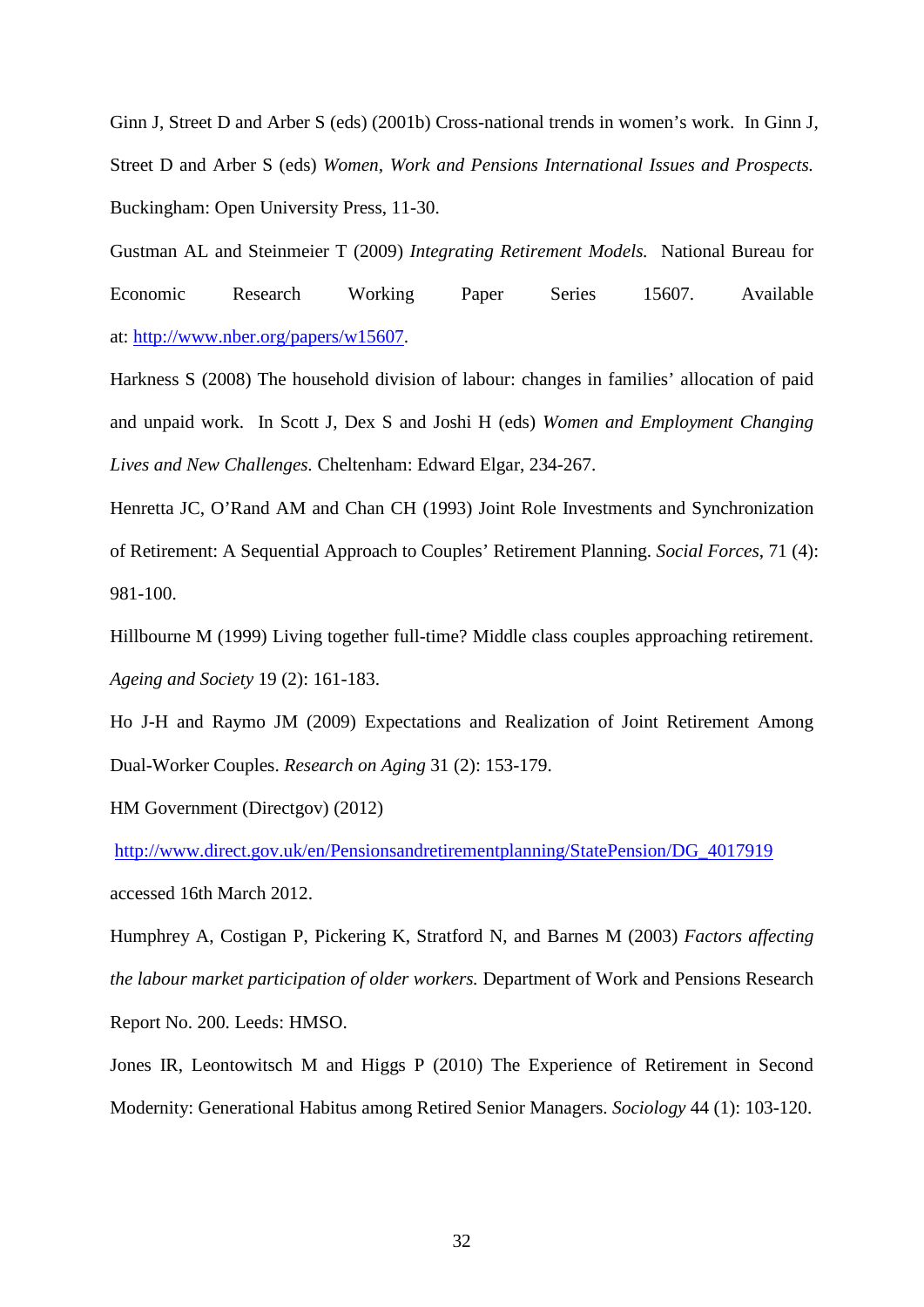King N (2004) Using templates in the thematic analysis of text. In: Cassell C and Symon G (eds) *Essential Guide to Qualitative Methods in Organizational Research*. London: Sage, 256-270.

Lain D (2011) Helping the Poorest Help Themselves? Encouraging Employment Past 65 in England and the USA. *Journal of Social Policy* 40 (3): 493-512.

Lee TW, Mitchell TR, Wise L and Fireman L (1996) An Unfolding Model of Voluntary Employee Turnover. *Academy of Management Journal* 39 (1): 5-36.

Lewis J (2007) Gender, Ageing and the 'New Social Settlement': The Importance of Delivering a Holistic Approach to Care Policies. *Current Sociology* 55 (2): 271-286.

Lisenkova K, McQuaid R and Wright RE (2010) Introduction: Economics of an Ageing World. *21st Century Society Journal of the Academy of Social Sciences* 5(3): 229-232.

Lissenburgh S and Smeaton D (2003) *Employment Transitions of Older Workers: the role of flexible employment in maintaining labour market participation and promoting job quality.* Bristol/York: Policy Press/Joseph Rowntree Foundation.

Loretto W (2010) Work and Retirement in an Ageing World: The case of older workers in the UK. *21st Century Society Journal of the Academy of Social Sciences* 5 (3): 279-294.

Loretto W and White P (2006) Employers' Attitudes, Practices and Policies Towards Older Workers *Human Resource Management Journal* 16 (3): 313-330.

Lyonette, C., Kaufman, G. and Crompton, R. (2011) "We both need to work" maternal employment, childcare and health care in Britain and the USA. *Work Employment and Society* 25 (1): 34-50.

Maestas N (2010) Back to Work: Expectations and Realizations of Work and Retirement. *The Journal of Human Resources* 45 (3): 718-748.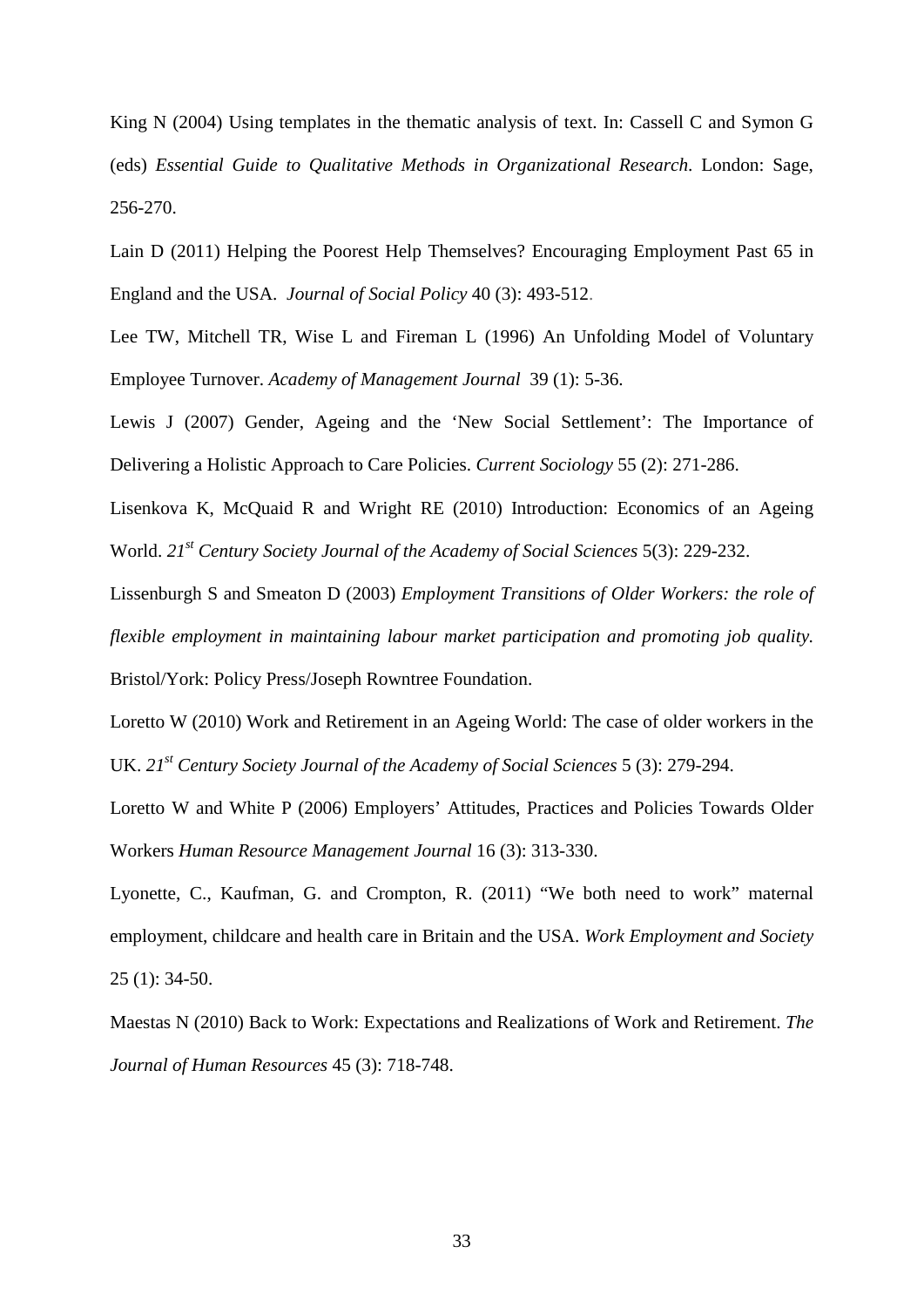McCulloch A and Dex S (2001) Married Women's Employment Patterns in Britain. In Blossfeld H-P and Drobnič S (eds) *Careers of Couples in Contemporary Society*. Oxford: Oxford University Press, 175-200.

McRae S (2008) Working full-time after motherhood. In: Scott J, Dex S and Joshi J (eds) *Women and Employment: Changing Lives and New Challenges.* Cheltenham: Edward Elgar, 179-197.

Mein G, Martikainen P, Stansfield SA, Brunner EJ, Fuhrer R and Marmot MG (2000) Predictors of early retirement in British civil servants. *Age and Ageing* 29 (5): 529-536.

Miles M and Huberman A (1984) *Qualitative Data Analysis: A Sourcebook of New Methods.* London: Sage.

Moen P, Sweet S and Swisher R (2005) Embedded Career Clocks: The Case of Retirement Planning. In: Macmillan R (ed) *The Structure of the Life Course: standardized? Individualized? Differentiated?* Amsterdam: Elsevier, 237-265.

Office for National Statistics (ONS) (2011) *Social Trends 41 Income and Wealth.* Available from[:http://www.ons.gov.uk/ons/rel/social-trends-rd/social-trends/social-trends-](http://www.ons.gov.uk/ons/rel/social-trends-rd/social-trends/social-trends-41/index.html)

 $41/index.html$ , accessed  $13<sup>th</sup> March 2012$ .

ONS (2012) *General Lifestyle Survey Overview*. Available on www.ons.gov.uk.

O'Rand AM, Henretta JC and Krecker ML (1992) Family Pathways to Retirement. In: Szinovacz M, Ekerdt DJ and Vinick BH (eds) *Families and Retirement.* California: Sage, 81- 89.

Organisation for Economic Co-operation and Development (OECD) (2006) *Live Longer Work Longer*. Paris: OECD.

Pahl J (1989) *Money and Marriage*. Basingstoke: Macmillan.

Phillipson C and Smith A (2005) *Extending Working Life: A review of the research literature*, Department for Work and Pensions Research Report No. 299. Leeds: DWP.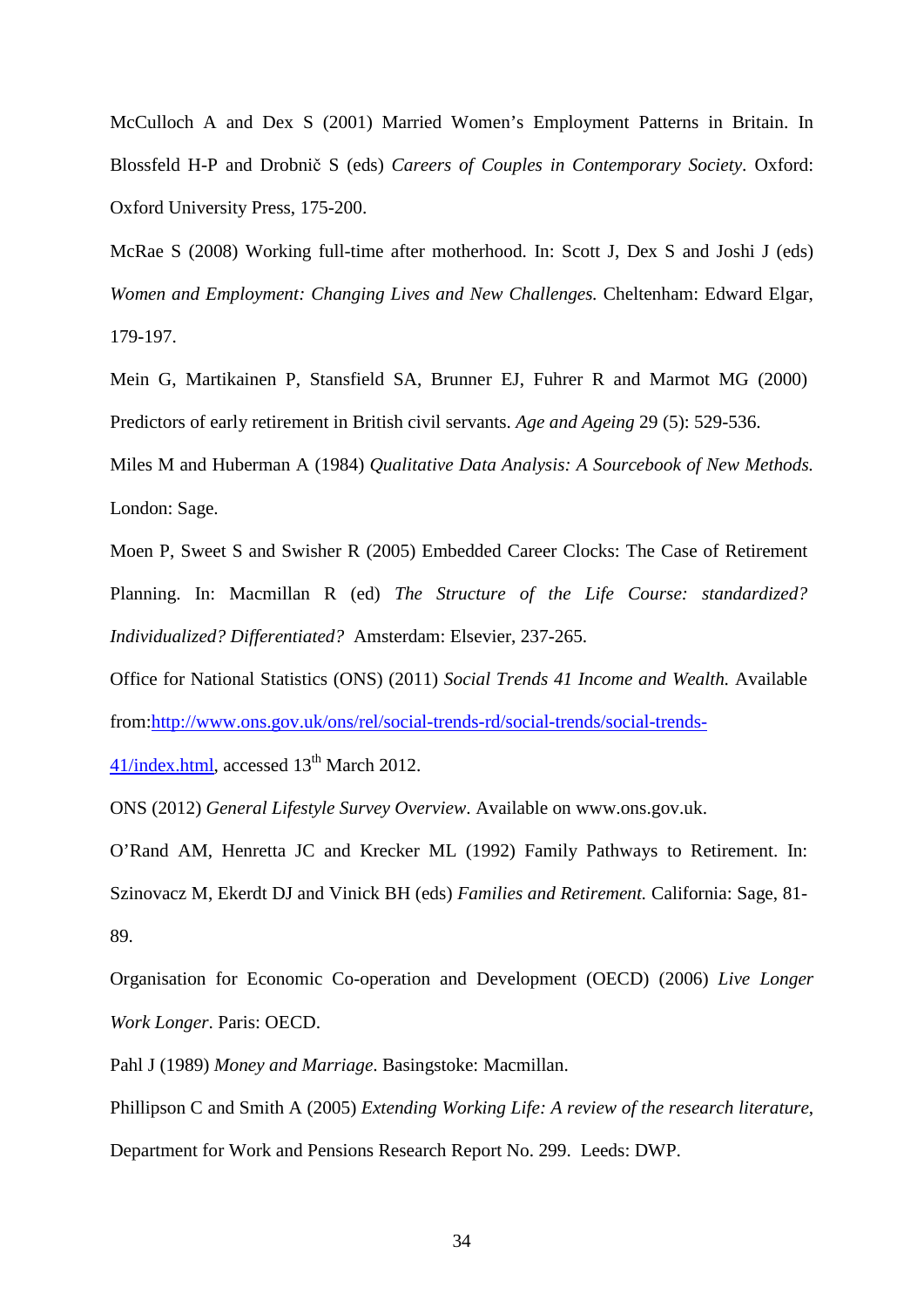Pienta AM, Burr JA and Mutchler JE (1994) Women's Labor Force Participation in Later life: The Effects of Early Work and Family Experiences. *Journal of Gerontology: Social Sciences* 49 (5): S231-S239.

Pienta AM and Hayward MD (2002) Who expects to Continue Working after Age 62? The Retirement Plans of Couples. *The Journals of Gerontology* 57 (4): S199-S208.

Pienta AM (2003) Partners in Marriage: An Analysis of Husband's and Wives' Retirement Behavior. *Journal of Applied Gerontology* 22 (3): 340-358.

Price CA and Nesteruk O (2008) Exploring the Influence of Marital Status on Women's Retirement Experiences. *Journal of Ethnographic and Qualitative Research* 3 (1): 48-57.

Prince Cooke L and Gash V (2010) Wives' Part-time Employment and Marital Stability in Great Britain, West Germany and the United States. *Sociology* 44 (6): 1091-1108.

Raymo JM, Warren JR, Sweeney MM, Hauser RM and Ho J-H (2009) Later-Life Employment Preferences and Outcomes: The Role of Mid-Life work Experiences. California Center for Population Research On-Line Working Paper Series CCPR-045-09. California.

Robertson A (2000) 'I saw the handwriting on the wall' Shades of meaning in reasons for early retirement. *Journal of Aging Studies* 14 (1): 63-80.

Sargent LD, Bataille CD, Vough HC and Lee MD (2011) Metaphors for retirement: Unshackled from schedules. *Journal of Vocational Behavior* 79: 315-324.

Scott J (2008) Changing gender role attitudes. In: Scott J, Dex S and Joshi J (eds) *Women and Employment: Changing Lives and New Challenges.* Cheltenham: Edward Elgar, 156-176. Silverman, D. (2006) *Interpreting Qualitative Data* 3rd edition, London: Sage.

Szinovacz ME (1989) Retirement, Couples, and Household Work. In: Bahr SJ and Peterson ET (eds) *Aging and the Family.* Maryland: Lexington Books, 33-58.

Szinovacz ME and Davey A (2005) Predictors of Perceptions of Involuntary Retirement. *The Gerontologist* 45 (1): 36-47.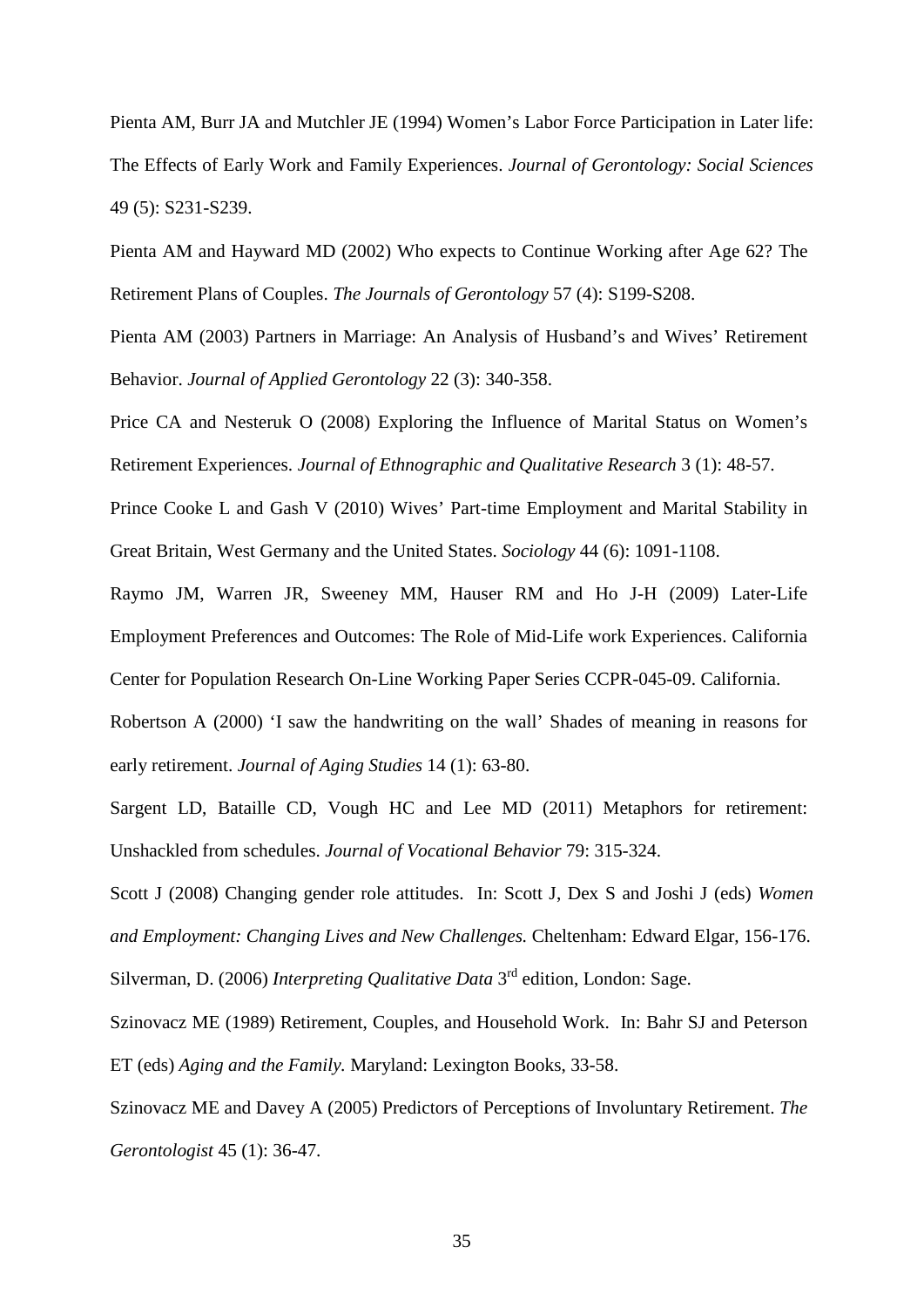Szinovacz ME and DeViney S (1999) The Retiree Identity: Gender and Race Differences. *Journal of Gerontology: Social Sciences* 54B (4): S207-S218.

Talaga J A and Beehr T A (1995) Are There Gender Differences in Predicting Retirement Decisions? *Journal of Applied Psychology*. 80 (1): 16-28.

Valentine G (1999) Doing Household research: interviewing couples together and apart. *Area*, 31 (1): 67-74.

Vickerstaff S (2010) Older Workers: The 'unavoidable obligation' of extending our working lives? *Sociology Compass*, 4 (10): 869-879.

Vickerstaff S, Baldock J, Cox J and Keen L (2004) *Happy Retirement? The impact of employers' policies and practice on the process of retirement.* Bristol/York: The Policy Press/ Joseph Rowntree Foundation.

Vickerstaff S, Loretto W, Billings J, Brown P, Mitton, L Parkin T and White P (2008) *Encouraging labour market activity among 60-64 year olds*. Department for Work and Pensions, Research Report No. 531. London: HMSO.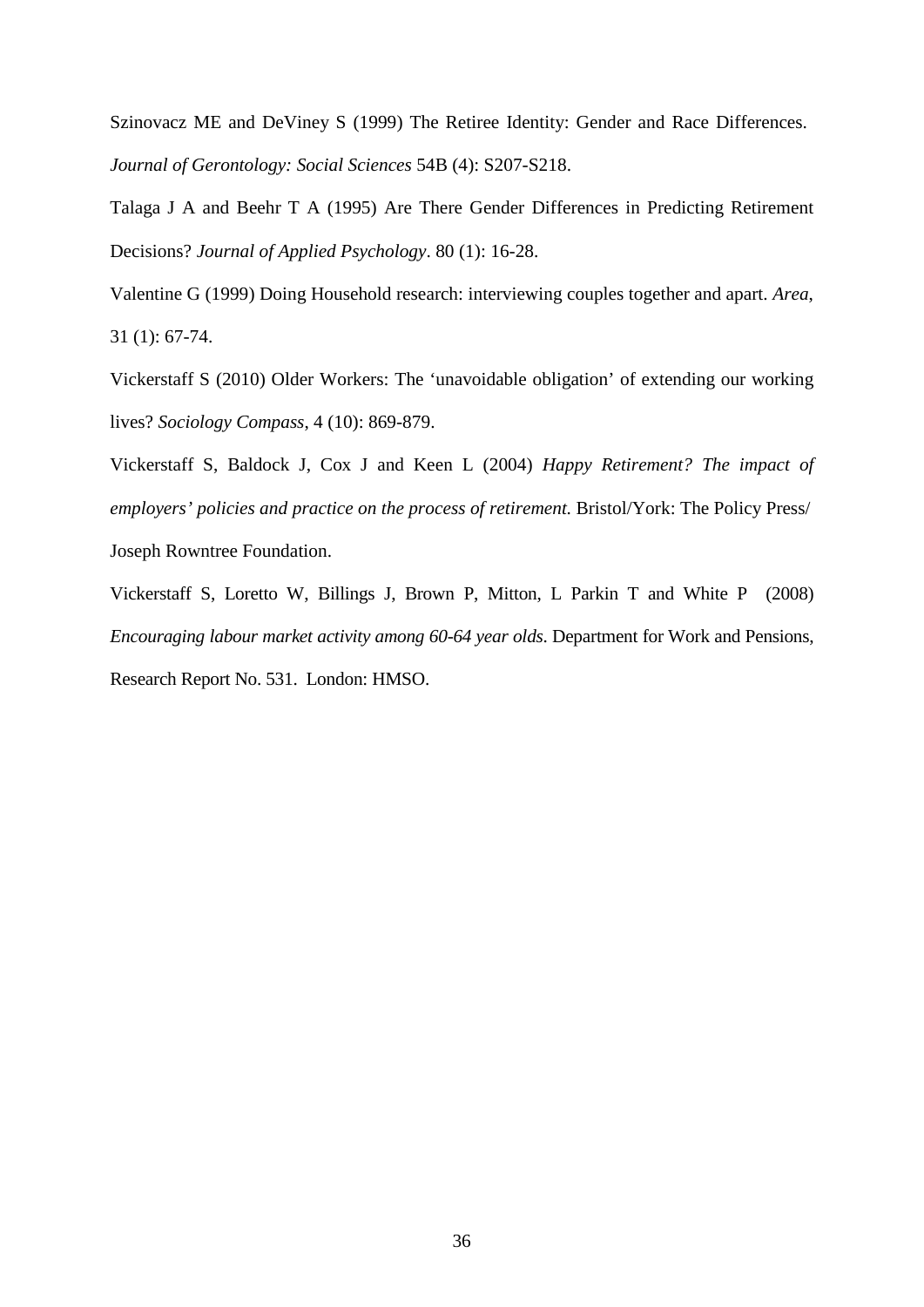## **Table 1: Self-reported Annual Household Income by Location**

| Income band           | Edinburgh | Nottingham | Thanet |
|-----------------------|-----------|------------|--------|
|                       |           |            |        |
| <b>Under 10,000</b>   |           |            |        |
| 10,000-20,000         |           | h          |        |
| 21,000-30,000         |           |            |        |
| 31,000-40,000         |           |            |        |
| Over 41,000           |           |            |        |
| Unassigned*           |           |            |        |
|                       |           |            |        |
| Totals (n of couples) |           | 22         |        |

\*The unassigned category refers to those interviewees who did not wish to reveal their domestic income.

## **Table 2: Retirement and economic activity patterns of couples**

| <b>Status of couple</b>                                         |  | <b>Number of couples</b> |
|-----------------------------------------------------------------|--|--------------------------|
| Both retired                                                    |  | 8                        |
| Both working                                                    |  | 18                       |
| Man retired, woman working                                      |  | 8                        |
| Woman retired, man working                                      |  | $\overline{7}$           |
| One partner retired, other not working but not retired          |  | 5                        |
| One partner working, other not working but not retired          |  | 5                        |
| Both not working but not retired                                |  | 3                        |
| Insufficient information given on economic activity to classify |  | 3                        |
| <b>Total</b>                                                    |  | 57                       |